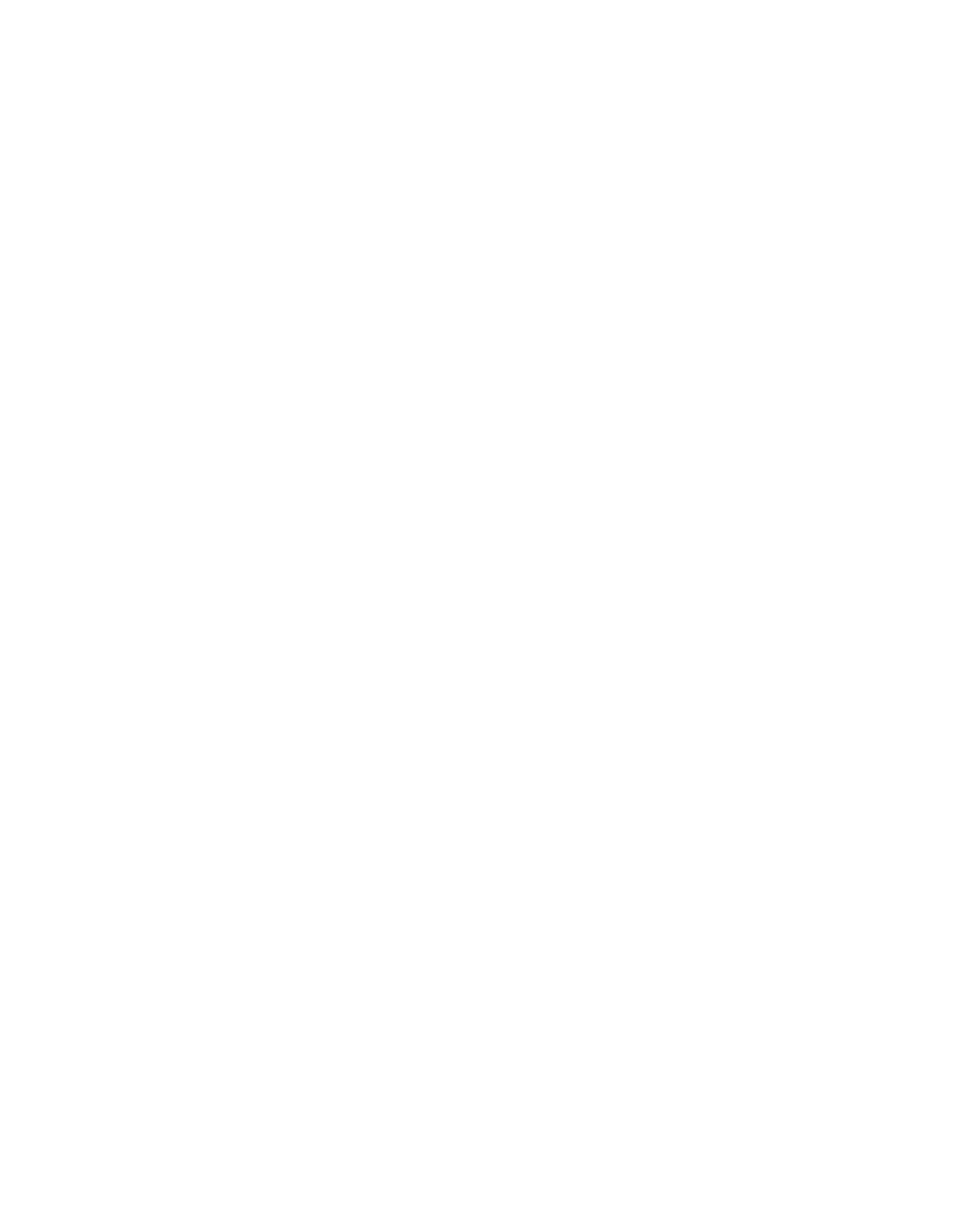





# 22. Public Works Funds

| <b>Table of Contents</b>                             | Page |
|------------------------------------------------------|------|
|                                                      |      |
| Public Works Funds - Expenditure Summary 2020 - 2023 | 471  |
| Solid Waste Management Fund                          | 473  |
| <b>Steam Plant Fund</b>                              | 477  |
| Stormwater Management Fund                           | 481  |
| Wastewater Management Fund                           | 487  |

The Public Works Funds include those City departments that charge a fee to users of their services, typically residents of the City. Many of these departments were once in the General Fund but were put into a different Fund group because of a state or federal mandate pertaining to increased costs involving an environmental issue. In order to obtain clearer accounting of the fees charged for the services, the City moved these departments to separate Funds outside of the General Fund.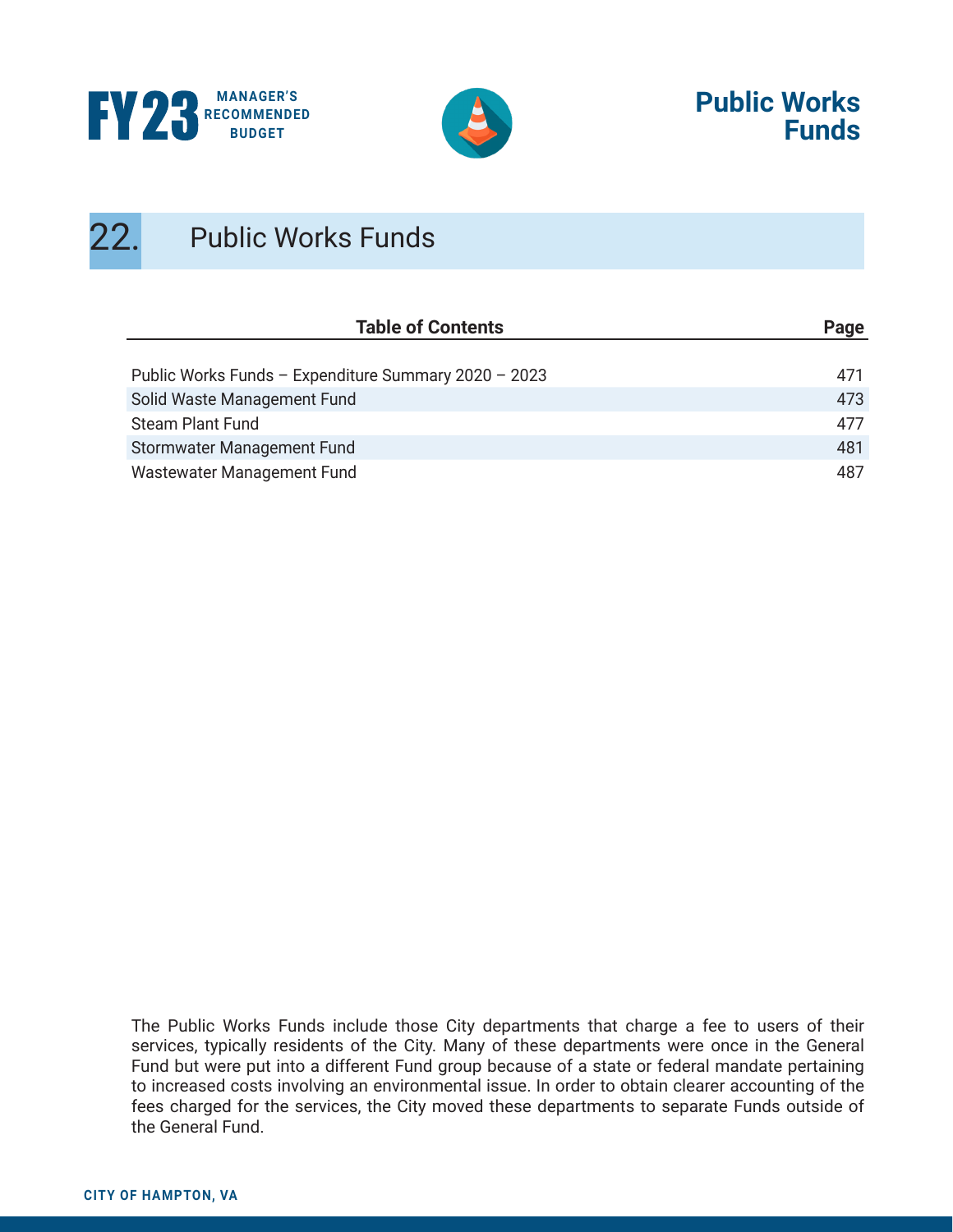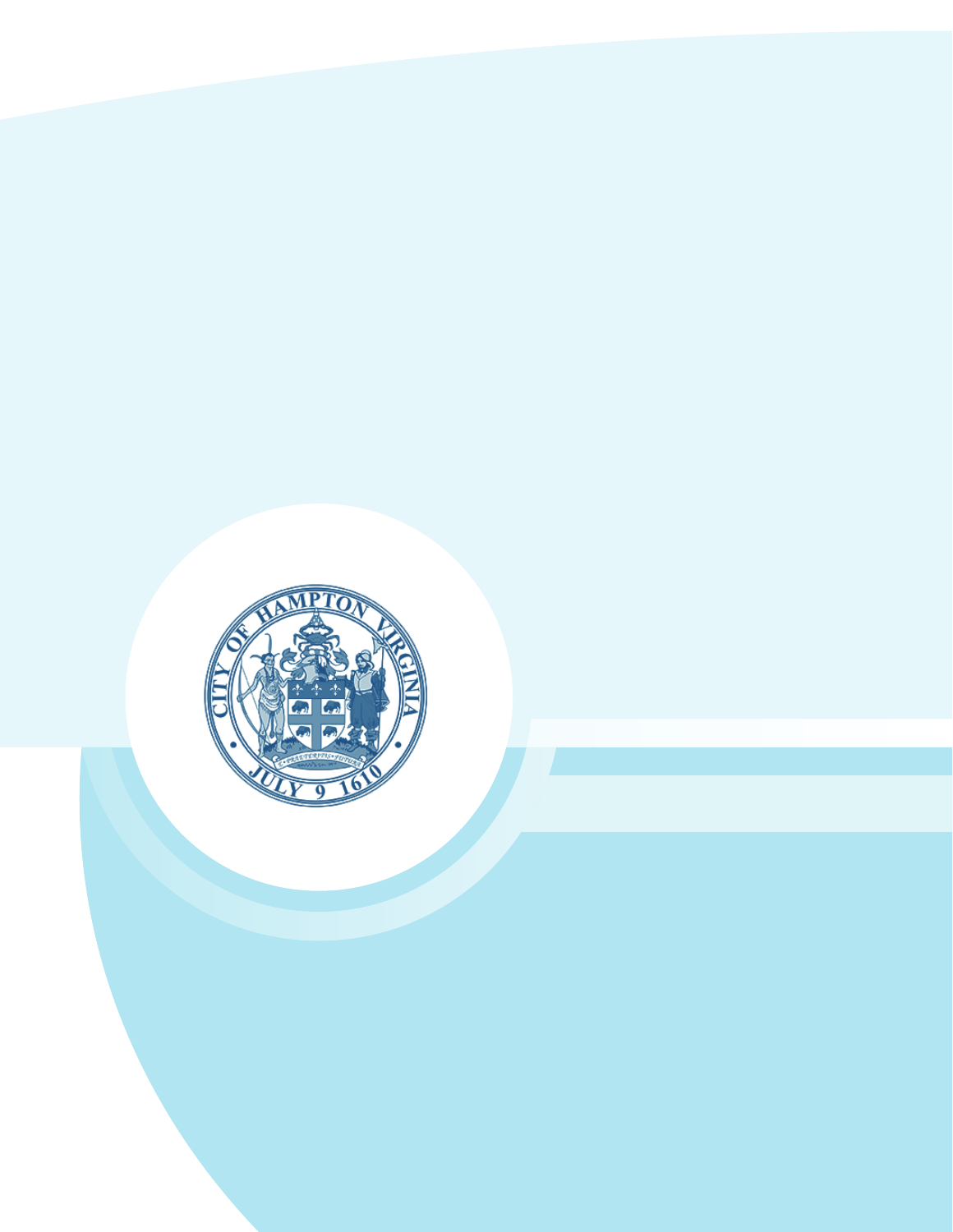



## **Public Works Funds – Expenditure Summary**

## Mission

The Public Works Funds business team contain major public works departments that are outside the General Fund.

| Departmental Breakdown       |                       |                       |                       |                         |                       |                          |
|------------------------------|-----------------------|-----------------------|-----------------------|-------------------------|-----------------------|--------------------------|
| <b>Departments</b>           | 2020<br><b>Actual</b> | 2021<br><b>Actual</b> | 2022<br><b>Budget</b> | 2022<br><b>Adjusted</b> | 2023<br><b>Budget</b> | Increase /<br>(Decrease) |
| Solid Waste Management       | 13,436,762            | 16,093,379            | 19,777,684            | 19,777,684              | 20,179,079            | 401,395                  |
| <b>Steam Plant</b>           | 6,611,184             | 7,193,984             | 7,819,238             | 7,819,238               | 7,638,088             | (181, 150)               |
| <b>Stormwater Management</b> | 7,845,298             | 16,961,285            | 11,778,952            | 11,778,952              | 12,596,520            | 817,568                  |
| <b>Wastewater Management</b> | 7,978,144             | 8,422,986             | 14,619,472            | 14,619,472              | 14,620,015            | 543                      |
| <b>Grand Total</b>           | 35.871.388            | 48,671,634            | 53,995,346            | 53,995,346              | 55.033.702            | 1,038,356                |

## Percentage of Team's FY 2023 Budget

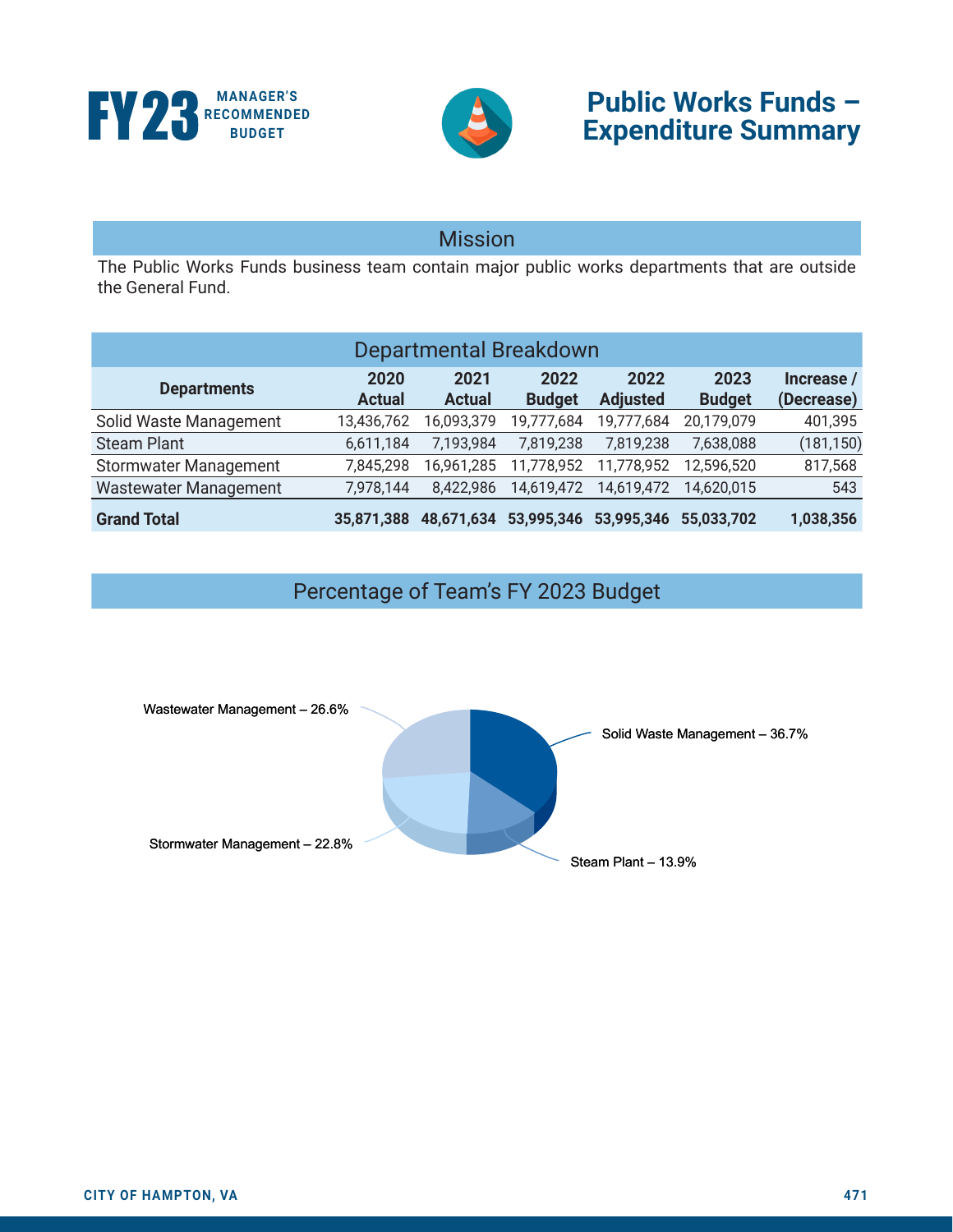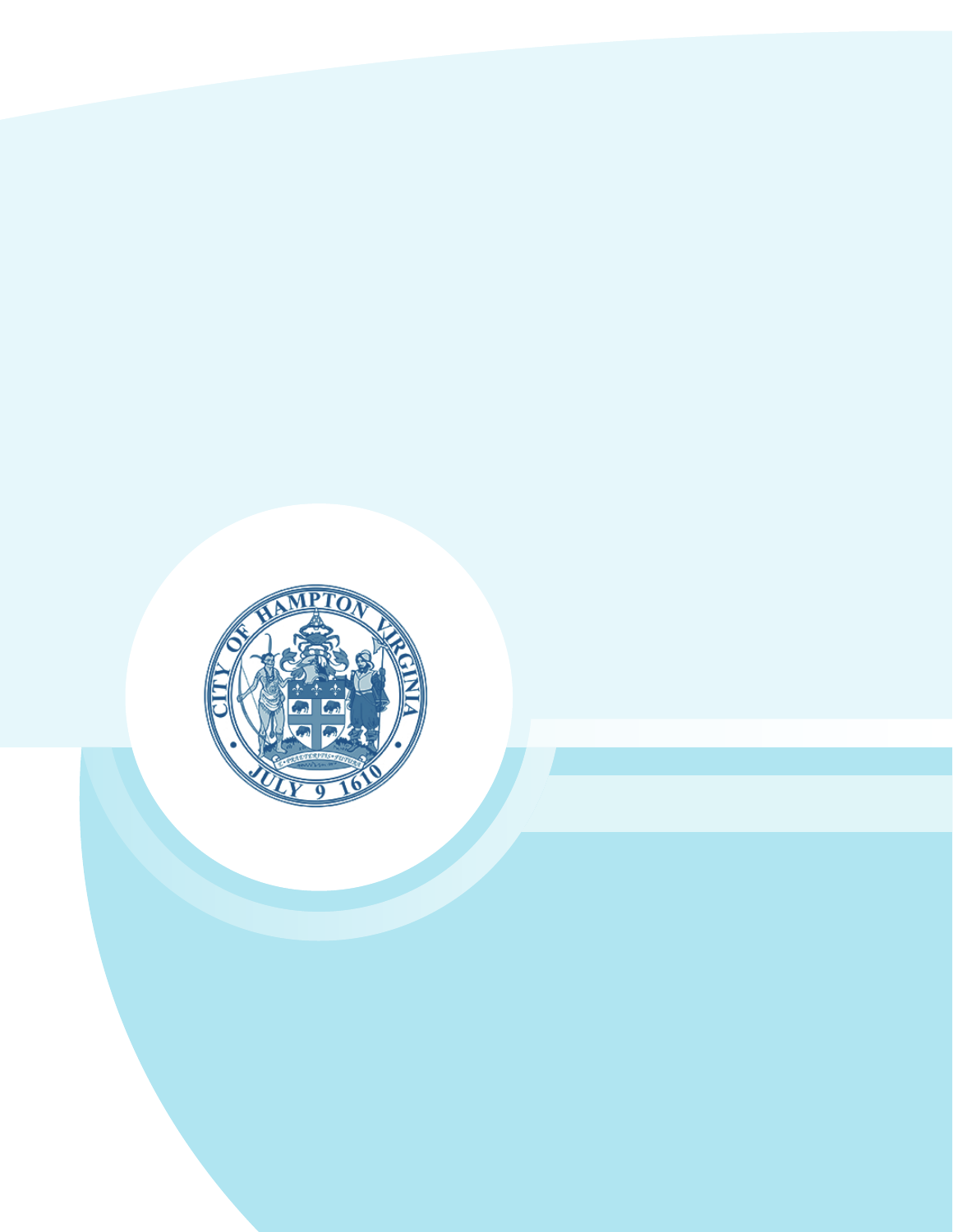



## Mission

The mission of Solid Waste Management is to provide weekly collection of residential refuse, yard waste and bulk trash and provide for recyclable material collection and solid waste disposal. Revenues are derived from commercial tipping fees and residential user fees.



| Permanent Full-Time (PFT) Staffing History |                |                |                       |                  |                       |                          |
|--------------------------------------------|----------------|----------------|-----------------------|------------------|-----------------------|--------------------------|
|                                            | 2020<br>Actual | 2021<br>Actual | 2022<br><b>Budget</b> | 2022<br>Adjusted | 2023<br><b>Budget</b> | Increase /<br>(Decrease) |
| <b>PFT Positions</b>                       | 62.0           | 62.0           | 62.0                  | 62.0             | 62.0                  | 0.0                      |

### *Budget Note*

The FY23 Budget number includes funding for the proposed compensation package and associated fringe benefit costs. The increase in this budget is attributed to a significant increase in fuel costs.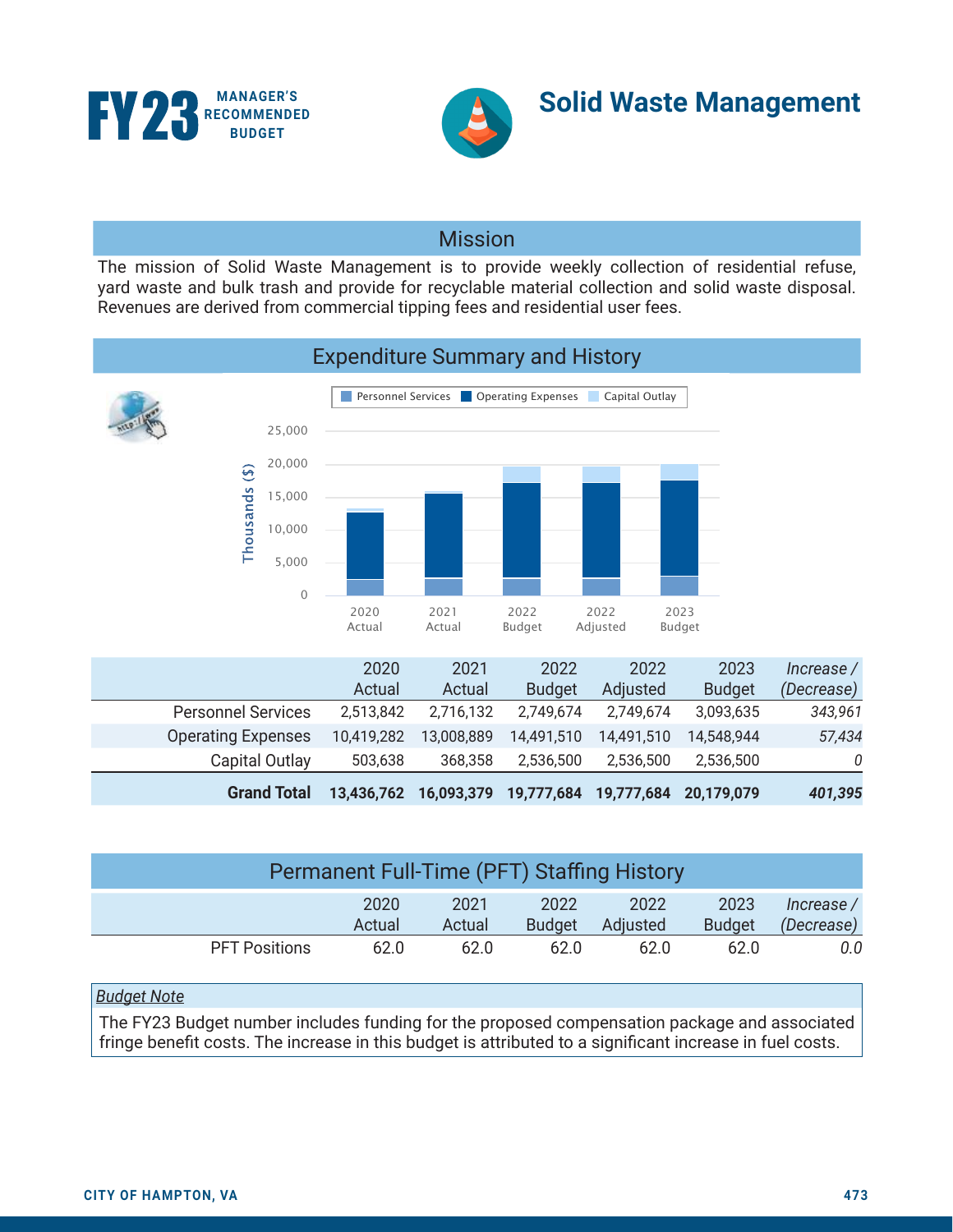



|                                    |          | <b>2023 PFT Positions</b>      |          |
|------------------------------------|----------|--------------------------------|----------|
| <b>Position</b>                    | # of PFT | <b>Position</b>                | # of PFT |
| Admin Services Manager             |          | Office Specialist-senior       |          |
| Customer Ser/enforcement Tech      | 3        | Solid Waste Collect Team Ldr   |          |
| <b>Customer Service Supervisor</b> |          | Solid Waste Dispatcher         |          |
| Equip Oper I - Solid Waste         |          | Solid Waste Fleet Routing Spec |          |
| Equip Oper II - Solid Waste        | 25       | Solid Waste Superintendent     |          |
| Equip Oper III - Solid Waste       | 9        | Sw Collections Supervisor      | 2        |
| <b>Financial Analyst</b>           |          | <b>Sw Technician Trainee</b>   | 2        |
| <b>Grand Total:</b>                | 62       |                                |          |

| <b>Performance Indicators</b> |  |
|-------------------------------|--|
|-------------------------------|--|

| Indicator                                                                               | <b>Type</b> | 2020<br><b>Actual</b> | 2021<br><b>Actual</b> | 2022<br><b>Estimate</b> | 2023<br><b>Target</b> |
|-----------------------------------------------------------------------------------------|-------------|-----------------------|-----------------------|-------------------------|-----------------------|
| <b>Citizen's Satisfaction Rating</b>                                                    | Outcome     | 91%                   | 93%                   | 98%                     | 98%                   |
| <b>Customer Service Levels (Completed</b><br>pickups as a % of total residential units) | Outcome     | 97%                   | 98%                   | 99%                     | 99%                   |
| % of citizens who recycle                                                               | Outcome     | 92%                   | 94%                   | 98%                     | 98%                   |
| Recycling collected (thousands of tons)                                                 | Outcome     | 5.771                 | 5.850                 | 6.150                   | 5,944                 |
| Yard waste collected (thousands of tons)                                                | Output      | 13                    | 13                    | 12                      | 13                    |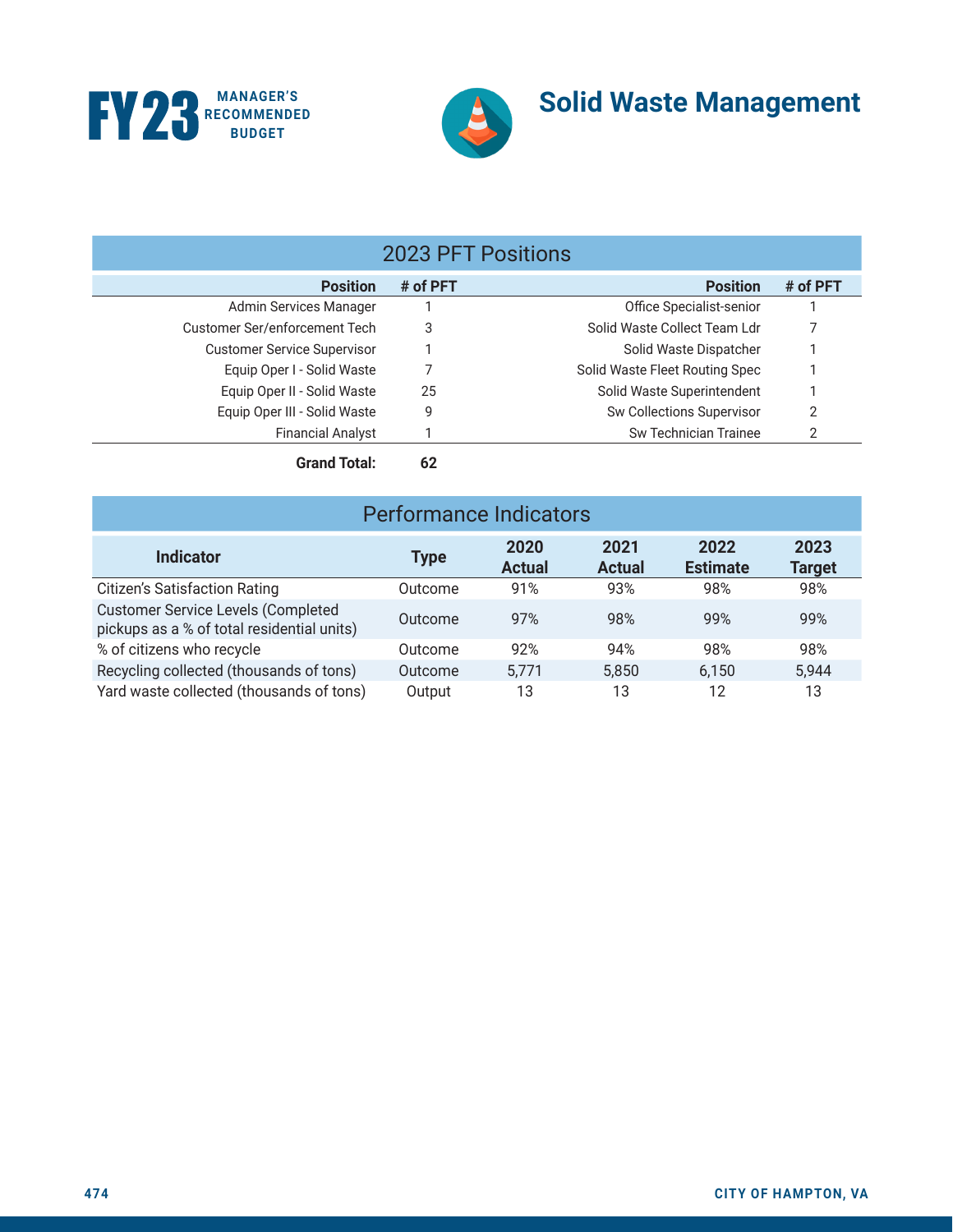





#### **Garbage Collection \$10,407,101**

Provide weekly residential and business refuse collection services to all customers in an effort to maintain health standards and improve the basic quality of life for our citizens and community. Provide dumpster services for City schools, townhouses and other City facilities that require a contractual dumpster collection service.

#### **Recycling Collection \$1,668,599**

Provide bi-weekly residential and business recycling collection services to all customers. Encourage at least 92% in citizen's recycling participation. Included is the contribution to the Hampton Clean City Commission.

#### **Yard Waste Processing Operations \$1,058,221**

Provide a residential and commercial drop off location for yard debris generated within the City (limbs, leaves and grass); a recycling dumpster drop off location; and transfer of material to the processing center contractor (Virginia Peninsula Public Service Authority).

#### **Yard Waste/Bulk Trash \$6,309,726**

Provide a residential and commercial drop off location for yard debris generated within the City (limbs, leaves and grass), a recycling dumpster drop off location, and transfer of material to the processing center contractor: Virginia Peninsula Public Service Authority.

### **Fixed Cost \$735,432**

This service accounts for various fixed costs for the department, including auto/fleet, IT, and risk management costs.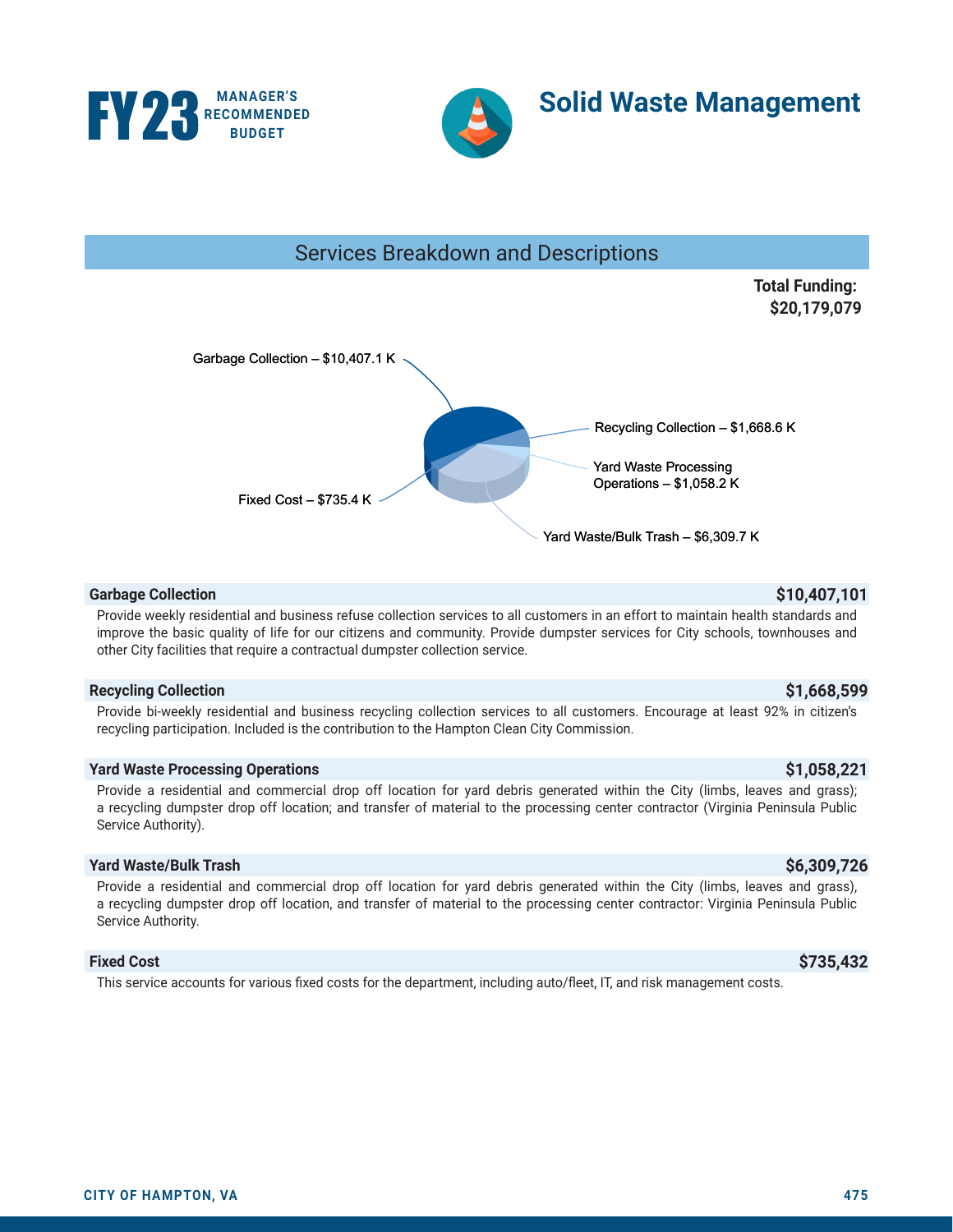



| <b>Revenues Summary</b>                               |                |                |                       |                  |                       |                         |  |  |
|-------------------------------------------------------|----------------|----------------|-----------------------|------------------|-----------------------|-------------------------|--|--|
|                                                       | 2020<br>Actual | 2021<br>Actual | 2022<br><b>Budget</b> | 2022<br>Adjusted | 2023<br><b>Budget</b> | Increase/<br>(Decrease) |  |  |
| Gain on Sale of P, P & E                              | 0              | 0              | 0                     | 0                | 0                     | 0                       |  |  |
| <b>Landfill Usage Fees</b>                            | 587,480        | 544,447        | 675,000               | 675,000          | 675,000               | $\boldsymbol{0}$        |  |  |
| Miscellaneous Revenue                                 | 15,250         | 15,250         | 35,000                | 35,000           | 35,000                | 0                       |  |  |
| <b>Mobile Toter Sales</b>                             | 29,702         | 45,040         | 30,000                | 30,000           | 30,000                | $\theta$                |  |  |
| Sale of Property                                      | 5,661          | 82,379         | 25,000                | 25,000           | 25,000                | 0                       |  |  |
| <b>Tipping Fees-Residue</b>                           | 583,066        | 580,063        | 195,000               | 195,000          | 396,395               | 201,395                 |  |  |
| User Fees                                             | 14,940,645     | 14,460,497     | 16,617,684            | 16,617,684       | 16,617,684            | 0                       |  |  |
| <b>Appropriation From</b><br><b>Retained Earnings</b> | 0              | 0              | 2,200,000             | 2,200,000        | 2,400,000             | 200,000                 |  |  |
| <b>Grand Total</b>                                    | 16,161,804     | 15,727,676     | 19,777,684            | 19,777,684       | 20,179,079            | 401,395                 |  |  |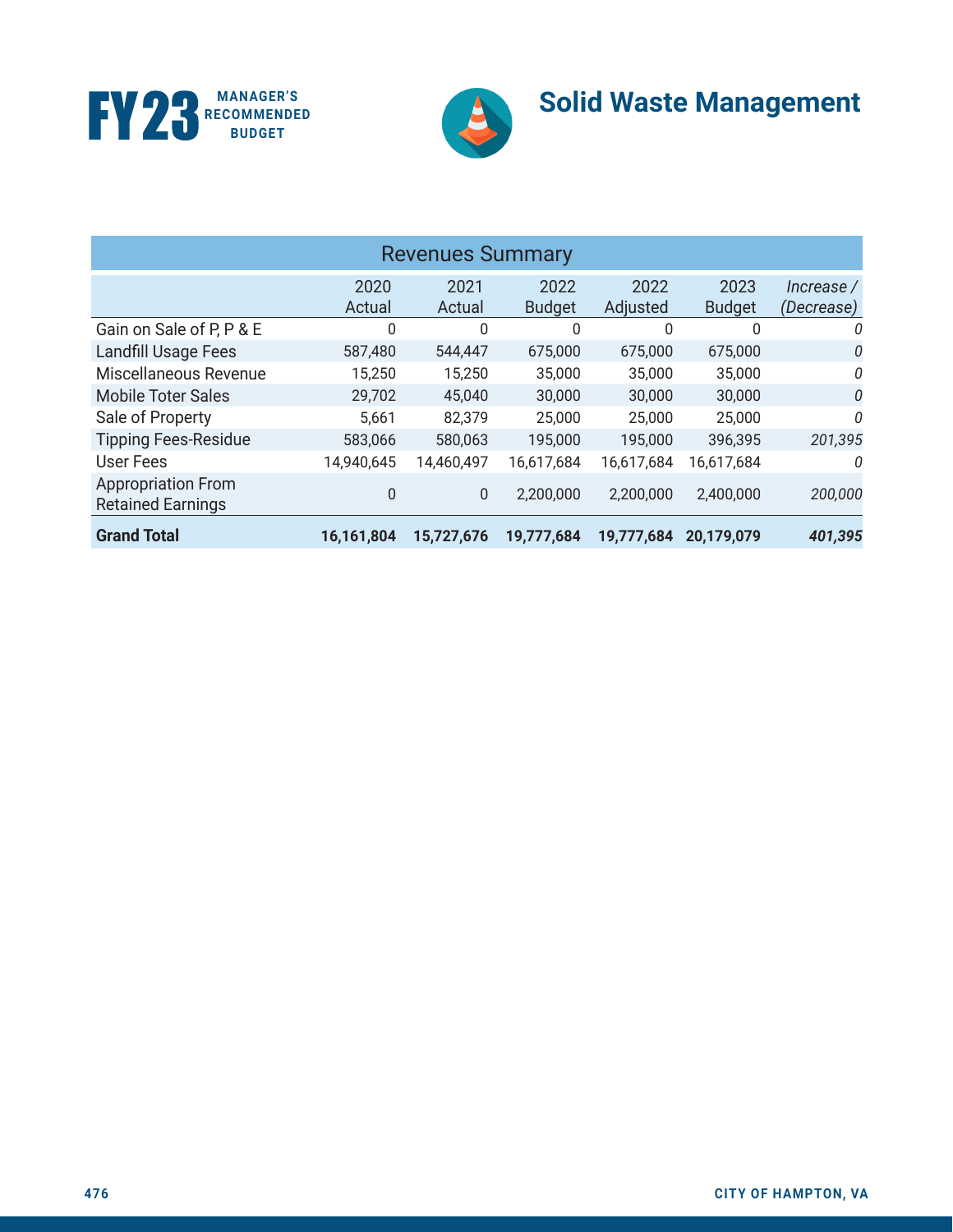



## Mission

The mission of the Steam Plant is to facilitate burning of City and Federal government refuse to generate steam that is sold to NASA to meet their energy needs. The residue ash from the burning process is disposed of at the landfill. The Steam Plant operates in accordance with all Federal and State environmental laws and standards.



| Permanent Full-Time (PFT) Staffing History |                |                |                       |                  |                       |                          |  |
|--------------------------------------------|----------------|----------------|-----------------------|------------------|-----------------------|--------------------------|--|
|                                            | 2020<br>Actual | 2021<br>Actual | 2022<br><b>Budget</b> | 2022<br>Adjusted | 2023<br><b>Budget</b> | lncrease /<br>(Decrease) |  |
| <b>PFT Positions</b>                       | 41.0           | 41.0           | 41.O                  | 41.0             | 41.0                  | 0.0                      |  |

### *Budget Note*

The FY23 Budget number includes funding for the proposed compensation package and associated fringe benefit costs. The decrease in this budget is attributed to a decrease in debt service and deferring the purchase of a new vehicle.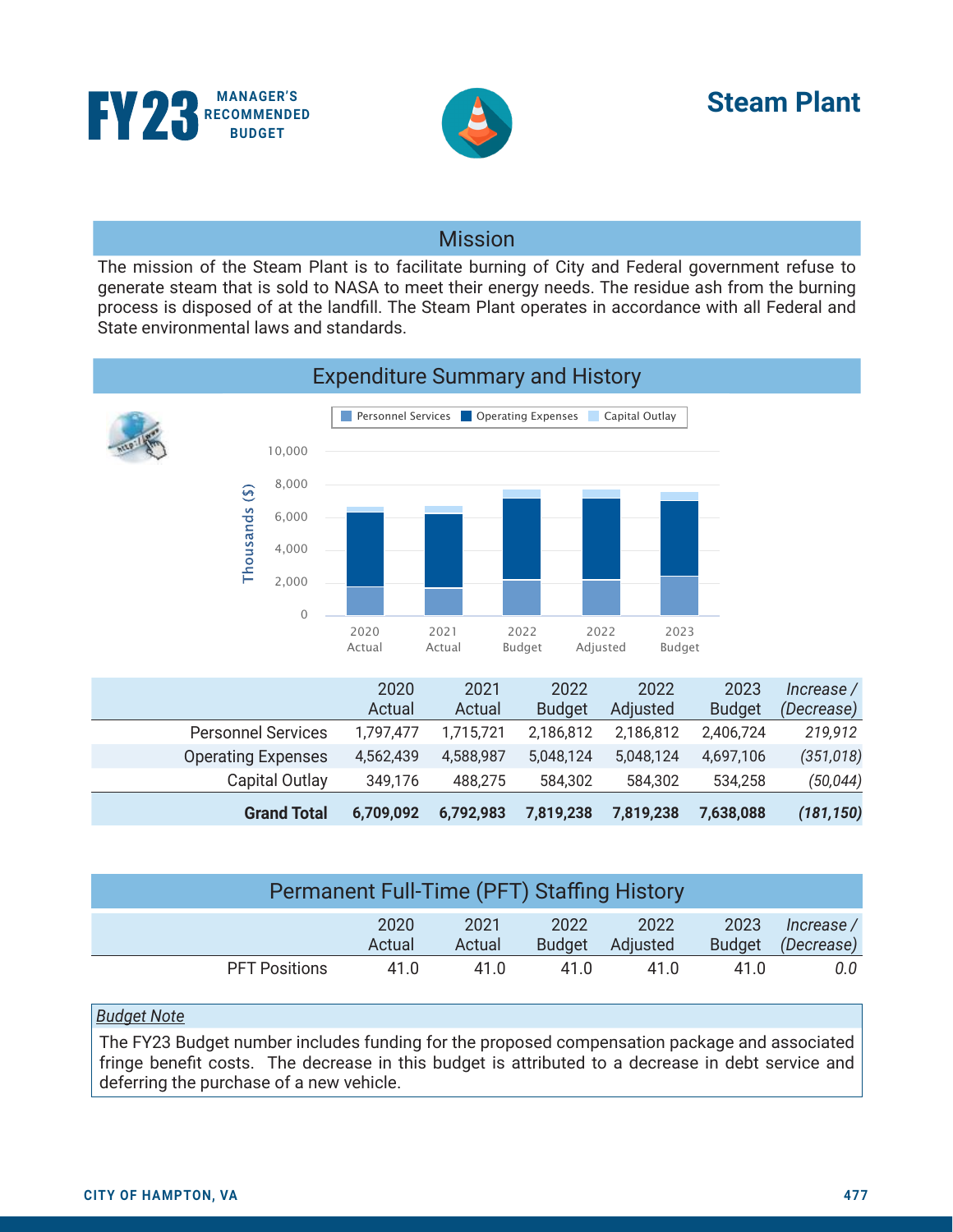



# **Steam Plant**

|                           |                | <b>2023 PFT Positions</b>         |          |
|---------------------------|----------------|-----------------------------------|----------|
| <b>Position</b>           | # of PFT       | <b>Position</b>                   | # of PFT |
| Admin Services Manager    |                | <b>Plant Mechanic Team Leader</b> |          |
| Office Specialist-senior  |                | <b>Plant Operating Engineer</b>   | 4        |
| Plant Aux Operator        | 9              | <b>Plant Operator</b>             | 9        |
| <b>Plant Engineer</b>     |                | Plant Operator - Senior           | 3        |
| Plant Maintenance Manager |                | Pw Safety Coordinator             |          |
| Plant Mechanic I          | 3              | <b>Steam Plant Manager</b>        |          |
| <b>Plant Mechanic II</b>  | $\overline{2}$ | <b>Steam Plant Operations Mgr</b> |          |
| <b>Plant Mechanic III</b> | 2              | <b>Weigh Master</b>               |          |
| <b>Grand Total:</b>       | 41             |                                   |          |

| <b>Performance Indicators</b>                             |             |                       |                       |                         |                |  |  |  |
|-----------------------------------------------------------|-------------|-----------------------|-----------------------|-------------------------|----------------|--|--|--|
| <b>Indicator</b>                                          | <b>Type</b> | 2020<br><b>Actual</b> | 2021<br><b>Actual</b> | 2022<br><b>Estimate</b> | 2023<br>Target |  |  |  |
| <b>Capacity Utility Rate (Percent)</b>                    | Output      | 81                    | 78                    | 92                      | 92             |  |  |  |
| Demand Utility Rate (Percent)                             | Output      | 88                    | 81                    | 90                      | 90             |  |  |  |
| Municipal Solid Waste Diverted from<br>Landfill (in Tons) | Output      | 48,662                | 47.485                | 49,000                  | 49,000         |  |  |  |
| Refuse Processed (in tons)                                | Output      | 72,262                | 66,779                | 80,000                  | 80,000         |  |  |  |
| Steam Exported (in million pounds)                        | Output      | 261                   | 243                   | 315                     | 315            |  |  |  |
| Steam Generated (in million pounds)                       | Output      | 442                   | 431                   | 495                     | 495            |  |  |  |

**478 CITY OF HAMPTON, VA**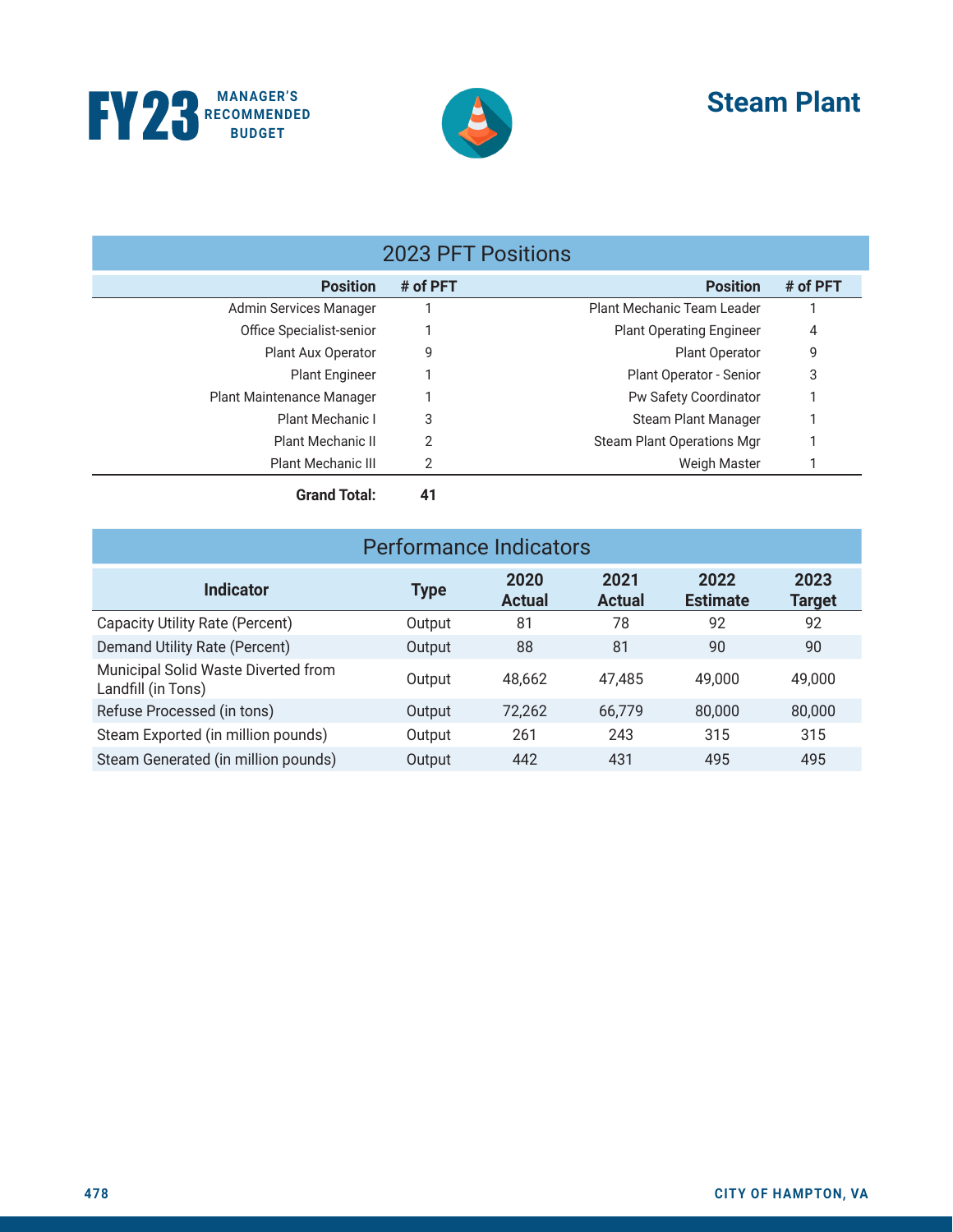







### **Garbage Disposal/Steam Supply <b>b ST 100 b 57,233,078**

Provide safe, economical and environmentally sound refuse disposal while providing high pressure steam to NASA Langley Research Center. Comply with all State and Federal environmental regulations and permits and to minimize the City's and NASA costs by generating direct disposal revenues.

### **Fixed Cost \$405,010**

This service accounts for various fixed costs for the department, including auto/fleet, IT, and risk management costs.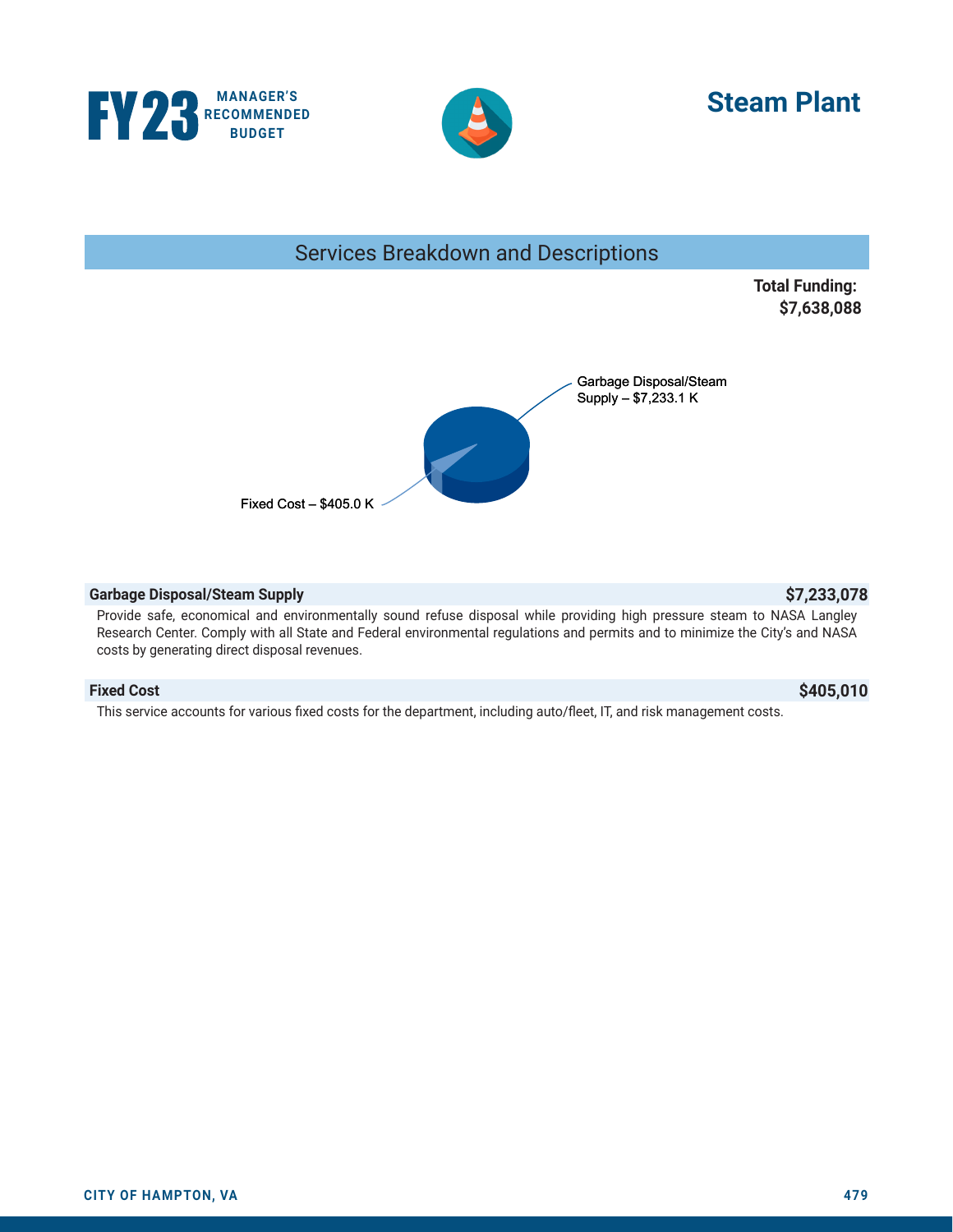



# **Steam Plant**

| <b>Revenues Summary</b>                 |                |                |                       |                  |                       |                         |  |  |
|-----------------------------------------|----------------|----------------|-----------------------|------------------|-----------------------|-------------------------|--|--|
|                                         | 2020<br>Actual | 2021<br>Actual | 2022<br><b>Budget</b> | 2022<br>Adjusted | 2023<br><b>Budget</b> | Increase/<br>(Decrease) |  |  |
| Gain on Sale of P, P & E                | 0              | 0              | 0                     | 0                | 0                     | 0                       |  |  |
| Miscellaneous Revenue                   | 3,195          | 3,150          | 0                     | 0                | 0                     | 0                       |  |  |
| <b>Steam Plant Recycling</b><br>Revenue | 53,937         | 103,002        | 50,000                | 50,000           | 80,000                | 30,000                  |  |  |
| <b>Steam Plant Usage Fees</b>           | 1,057,263      | 1,012,072      | 1,200,000             | 1,200,000        | 1,200,000             | $\theta$                |  |  |
| <b>Steam Sales</b>                      | 5,076,852      | 2,881,818      | 3,450,000             | 3,450,000        | 3,250,000             | (200,000)               |  |  |
| <b>Tipping Fees-City</b>                | 1,174,672      | 2,941,134      | 3,119,238             | 3,119,238        | 3,108,088             | (11, 150)               |  |  |
| Interest Income                         | 94,077         | 7,463          | 0                     | 0                | 0                     | 0                       |  |  |
| <b>Grand Total</b>                      | 7,459,996      | 6,948,639      | 7,819,238             | 7,819,238        | 7,638,088             | (181, 150)              |  |  |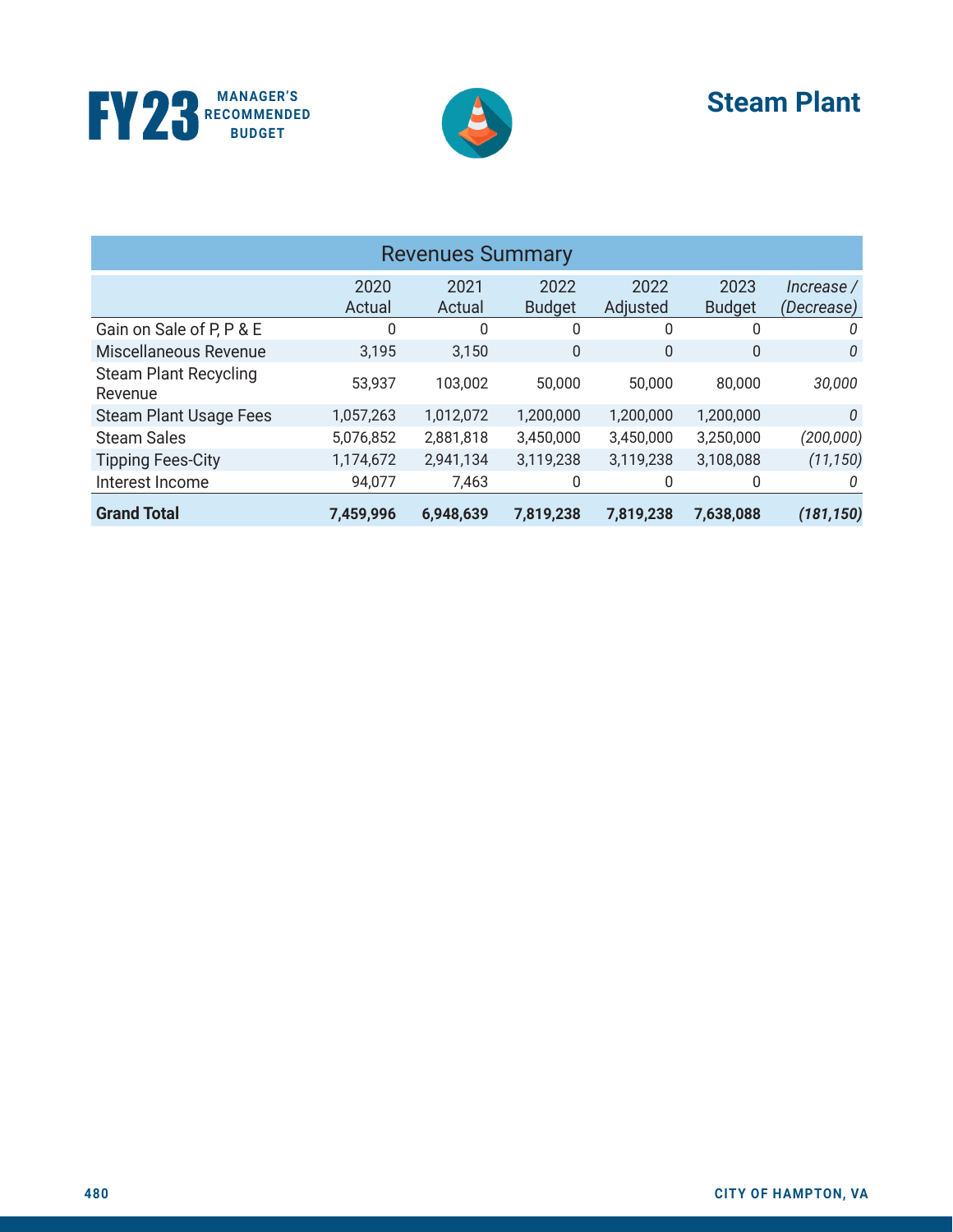



## Mission

The mission of Stormwater Management is to enhance the quality of life in the community as it is impacted by storm drainage systems and the quality of surface waters. Hampton has been granted a municipal separate storm sewer system permit by the Virginia Department of Environmental Quality (DEQ). This permit outlines Hampton's commitment to processes and activities that will facilitate compliance with stormwater quality standards established by mandate in order to protect citizens, property and natural resources.



### Expenditure Summary and History

| <b>Grand Total</b>        | 7,845,298      |                | 16,961,285 11,778,952 11,778,952 12,596,520 |                  |                       | 817,568                  |
|---------------------------|----------------|----------------|---------------------------------------------|------------------|-----------------------|--------------------------|
| Capital Outlay            | 41,103         | 5,856          | 4,350,000                                   | 4,350,000        | 600,000               | (3,750,000)              |
| <b>Operating Expenses</b> | 5,318,922      | 14.458.808     | 4,203,770                                   | 4,203,770        | 8,563,983             | 4,360,213                |
| <b>Personnel Services</b> | 2,485,272      | 2.496.621      | 3,225,182                                   | 3,225,182        | 3,432,537             | 207,355                  |
|                           | 2020<br>Actual | 2021<br>Actual | 2022<br><b>Budget</b>                       | 2022<br>Adjusted | 2023<br><b>Budget</b> | Increase /<br>(Decrease) |
|                           |                |                |                                             |                  |                       |                          |

|                      |                |                |      | Permanent Full-Time (PFT) Staffing History |                       |                          |
|----------------------|----------------|----------------|------|--------------------------------------------|-----------------------|--------------------------|
|                      | 2020<br>Actual | 2021<br>Actual | 2022 | 2022<br>Budget Adjusted                    | 2023<br><b>Budget</b> | Increase /<br>(Decrease) |
| <b>PFT Positions</b> | 71.5           | 71.5           | 71.5 | 71.5                                       | 72.5                  | 1.0                      |

### *Budget Note*

The FY23 Budget number includes funding for the proposed compensation package and associated fringe benefit costs. The net increase in this budget is due to the transfer of one (1) vacant permanent full-time (PFT) Equipment Operator IV position from the General Fund; realigning the budget for expenditure purposes and the purchase of capital equipment.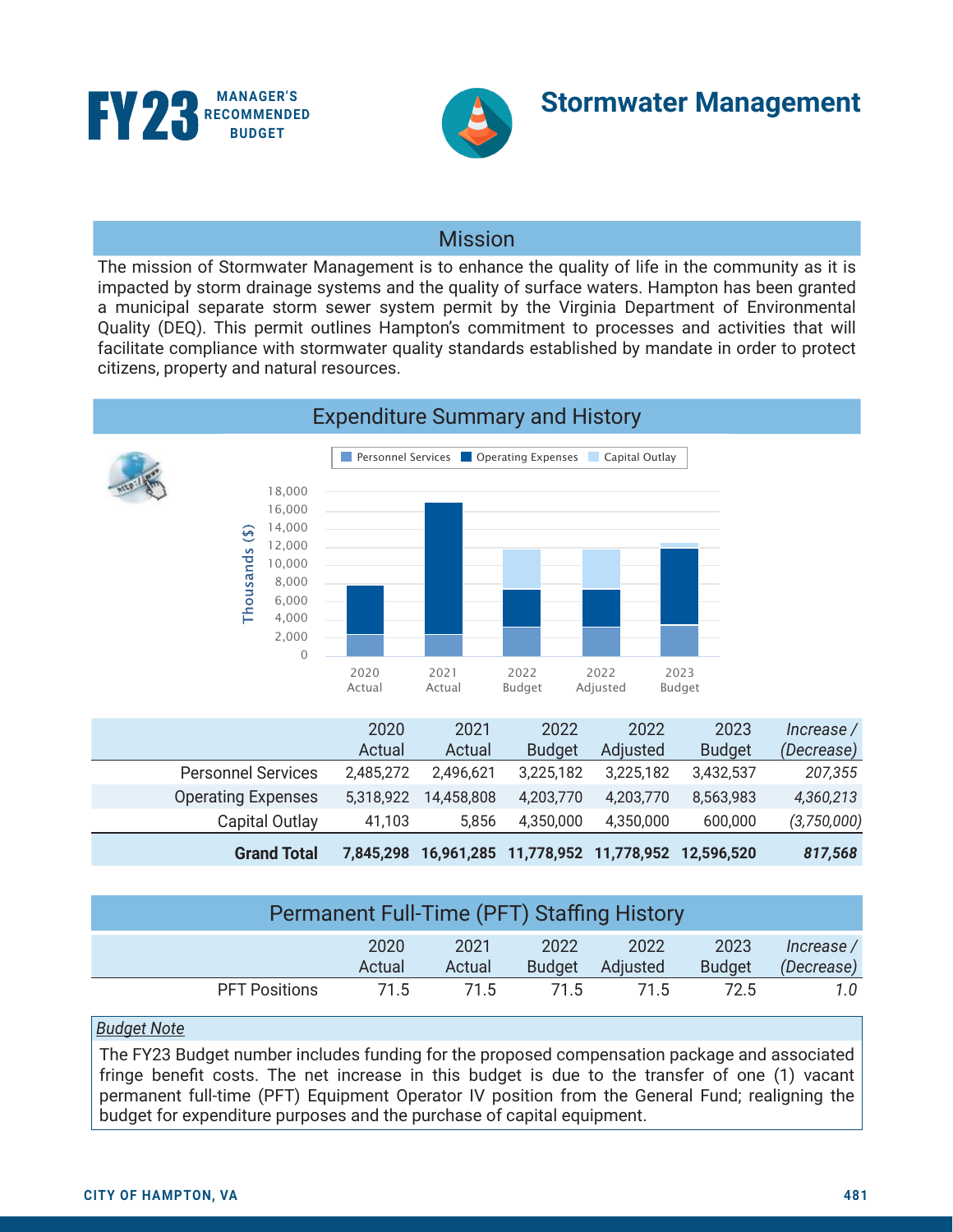



## 2023 PFT Positions

| <b>Position</b>                    | # of PFT     | <b>Position</b>                  | # of PFT |
|------------------------------------|--------------|----------------------------------|----------|
| Accountant                         |              | <b>Fiscal Support Specialist</b> |          |
| Admin Services Mgr-stormwater      |              | <b>Gis Specialist</b>            | 3        |
| Admin Servs Mgr St & Bridges       |              | <b>Grant Writer</b>              |          |
| <b>Biologist</b>                   | 1            | Infra Const Project Team Ldr     |          |
| Civil Eng Tech/devel Services      | 2            | Land Dev/env Inspector I         |          |
| Civil Eng Tech/stormwater          | 1            | <b>Master Technician - Pwstd</b> |          |
| Civil Engineer-senior              | 4            | Office Specialist-senior         | 1        |
| <b>Construction Inspection Mgr</b> | 1            | Paralegal                        | 0.5      |
| <b>Construction Inspector</b>      | 7            | <b>Pest Control Technician</b>   | 2        |
| Deputy City Attorney I             | $\mathbf{1}$ | <b>Resiliency Officer</b>        |          |
| Drainage Maintenance Tech          | 8            | Site Plan/subdivision Agent li   |          |
| Equip Oper II                      | 6            | <b>Stormwater Team Leader</b>    | 3        |
| Equip Oper III                     | 8            | <b>Team Leader-field Service</b> | 2        |
| Equip Oper IV                      | 7            | Water Resources Engineer         | 1        |
| Equip Oper V                       | 4            |                                  |          |
| <b>Grand Total:</b>                | 73           |                                  |          |

| <b>Performance Indicators</b>                                                                     |             |                       |                       |                         |                       |  |  |  |
|---------------------------------------------------------------------------------------------------|-------------|-----------------------|-----------------------|-------------------------|-----------------------|--|--|--|
| <b>Indicator</b>                                                                                  | <b>Type</b> | 2020<br><b>Actual</b> | 2021<br><b>Actual</b> | 2022<br><b>Estimate</b> | 2023<br><b>Target</b> |  |  |  |
| % of Freedom of Information Act (FOIA)<br>Requests completed within legally<br>required timeframe | Efficiency  | 98%                   | 97%                   | 100%                    | 100%                  |  |  |  |
| % of City Council meetings attended                                                               | Efficiency  | 100%                  | 100%                  | 100%                    | 100%                  |  |  |  |
| Mechanized Ditching (in linear feet)                                                              | Output      | 42,488                | 10,000                | 60,000                  | 10,000                |  |  |  |
| # of Best Management Practice (BMP)<br>Inspections                                                | Output      | 125                   | 62                    | 100                     | 100                   |  |  |  |
| # of Erosion and Sediment (E & S)<br>Inspections                                                  | Output      | 927                   | 850                   | 1,000                   | 1,000                 |  |  |  |
| Street Sweeping/Debris Removal (in Tons)                                                          | Output      | 3,802                 | 2,792                 | 3,367                   | 3,800                 |  |  |  |
| # of Stormwater Projects completed                                                                | Output      | 3                     | 3                     | 3                       | 3                     |  |  |  |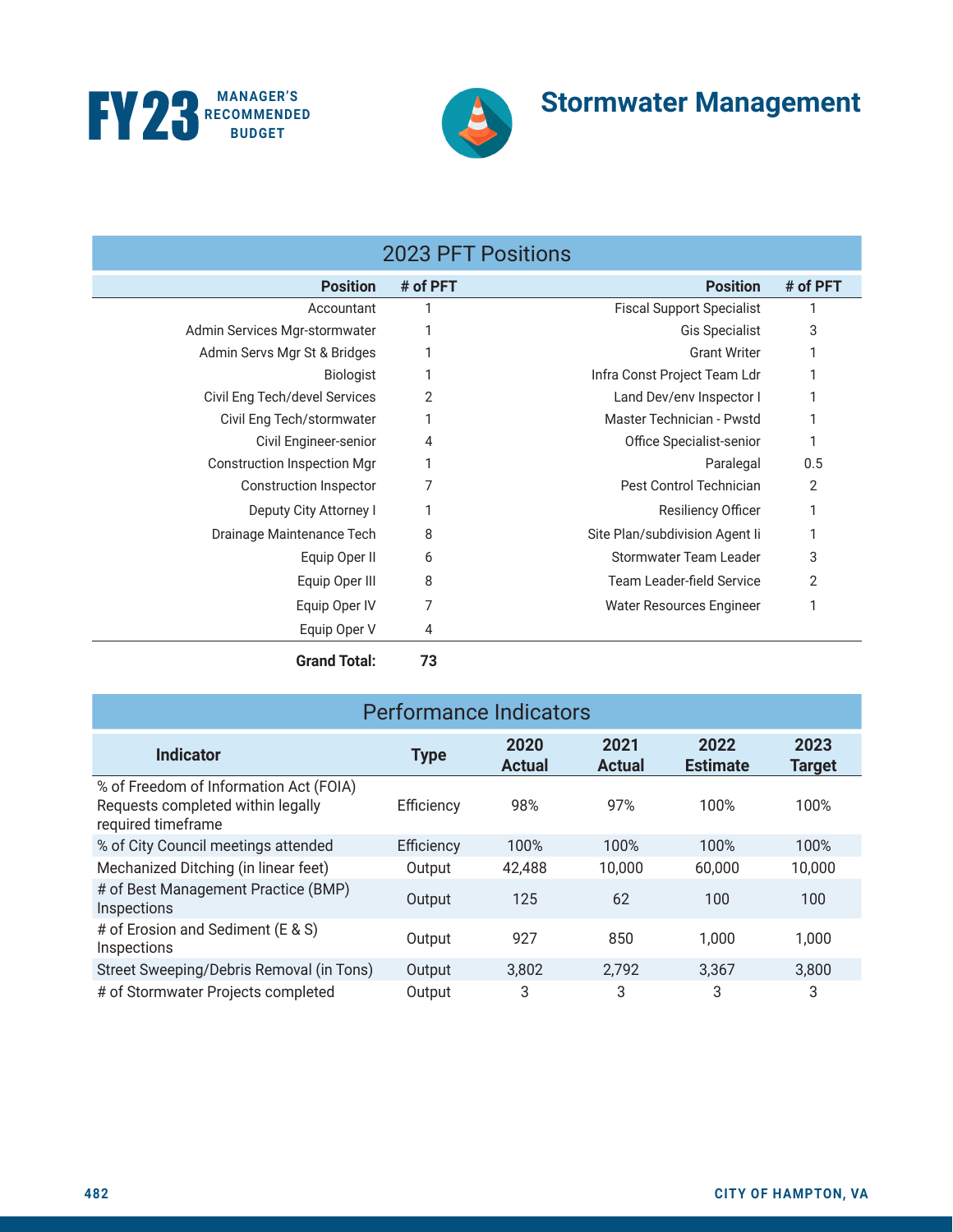



### Services Breakdown and Descriptions

**Total Funding: \$12,596,520**



### **Administration \$194,189**

Provide customer service, legal counsel and accounting support.

#### **Capital Improvements \$4,328,288**

Allocate funds for stormwater-related capital projects which are managed in the Capital Projects Fund and the Indirect Cost Allocation designated for the general fund.

### **Citywide Street Sweeping \$2,254,893**

Provide sweeping of 715 lane miles of curbs and gutters on city streets and parking lots to remove debris and reduce sediment in catch basins and curb inlets, as well as clean up after landscape maintenance, thus improving the quality of stormwater entering the Chesapeake Bay.

### **Engineering \$203,788**

Design, construct and manage capital projects that will improve stormwater drainage, including piping open ditches, outfall improvements and drainage basin construction.

#### **Heavy Equipment \$886,358**

Provide heavy equipment and manpower for neighborhood stormwater projects which include cleaning and regrading of outfall ditches on a regular basis while meeting the demand for new improvement projects.

#### **Non-departmental \$508,447**

Provide funding for items that cannot be easily assigned to any specific department within the Fund. Examples include Hampton Roads Planning Commission payments and various other stormwater projects or studies. Also included is a transfer to the Clean City Commission.

### **Plans Review & Permit Issued \$148,123**

Provide erosion and sediment control inspection services and planning support related to environmental issues for the Hampton Wetlands Board, Chesapeake Bay and commercial development.

### **CITY OF HAMPTON, VA 483**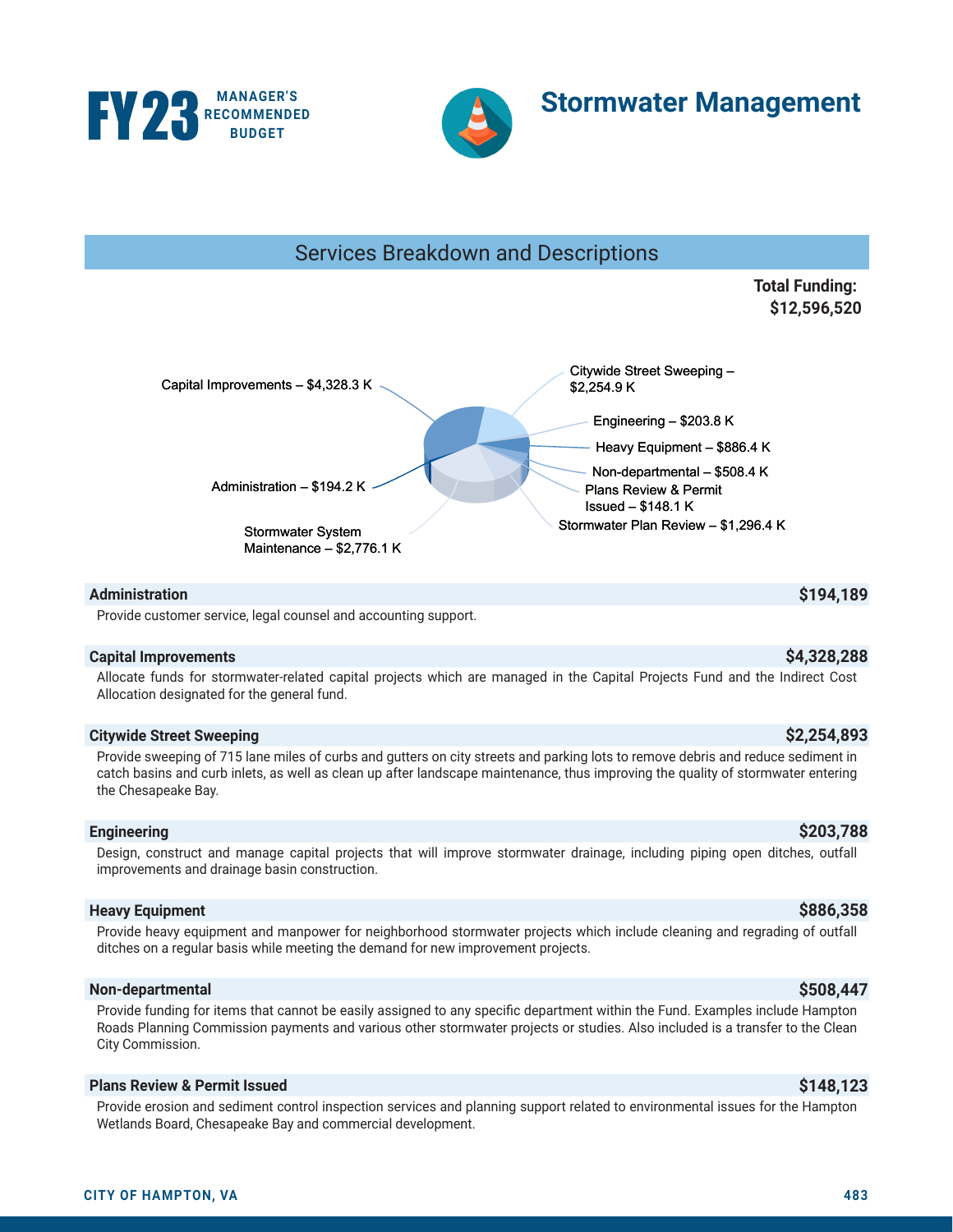



| <b>Stormwater Plan Review</b>                                                                      | \$1,296,376 |
|----------------------------------------------------------------------------------------------------|-------------|
| Plan and coordinate all environmental and stormwater related planning issues.                      |             |
| <b>Stormwater System Maintenance</b>                                                               | \$2,776,058 |
| Increase the frequency of storm drain cleaning and maintenance of the drainage system in the city. |             |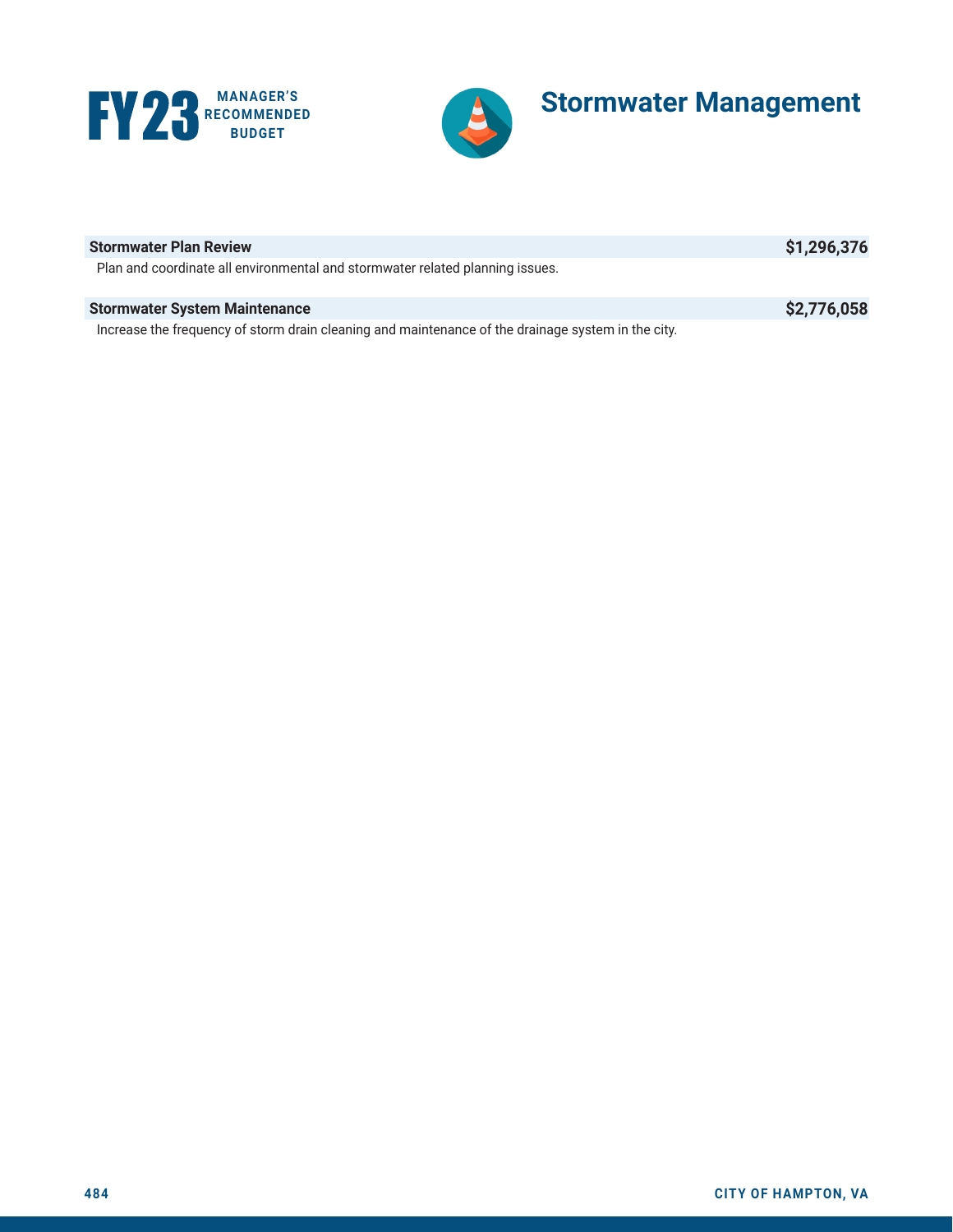



| <b>Revenues Summary</b>                          |                |                |                       |                  |                       |                          |  |
|--------------------------------------------------|----------------|----------------|-----------------------|------------------|-----------------------|--------------------------|--|
|                                                  | 2020<br>Actual | 2021<br>Actual | 2022<br><b>Budget</b> | 2022<br>Adjusted | 2023<br><b>Budget</b> | Increase /<br>(Decrease) |  |
| <b>Appropriation from Fund</b><br><b>Balance</b> | 0              | 0              | 1,500,000             | 1,500,000        | 619,000               | (881,000)                |  |
| Fees-Storm Water Mgmt                            | 9,873,772      | 11,296,519     | 10,278,952            | 10,278,952       | 11,977,520            | 1,698,568                |  |
| Land Disturbance/<br><b>Stormwater Penalties</b> | 1,052          | 0              | 0                     | 0                | 0                     | 0                        |  |
| Miscellaneous Revenue                            | $\Omega$       | $\mathbf{0}$   | 0                     | $\Omega$         | 0                     | $\Omega$                 |  |
| <b>Grand Total</b>                               | 9,874,824      | 11,296,519     | 11,778,952            | 11,778,952       | 12.596.520            | 817,568                  |  |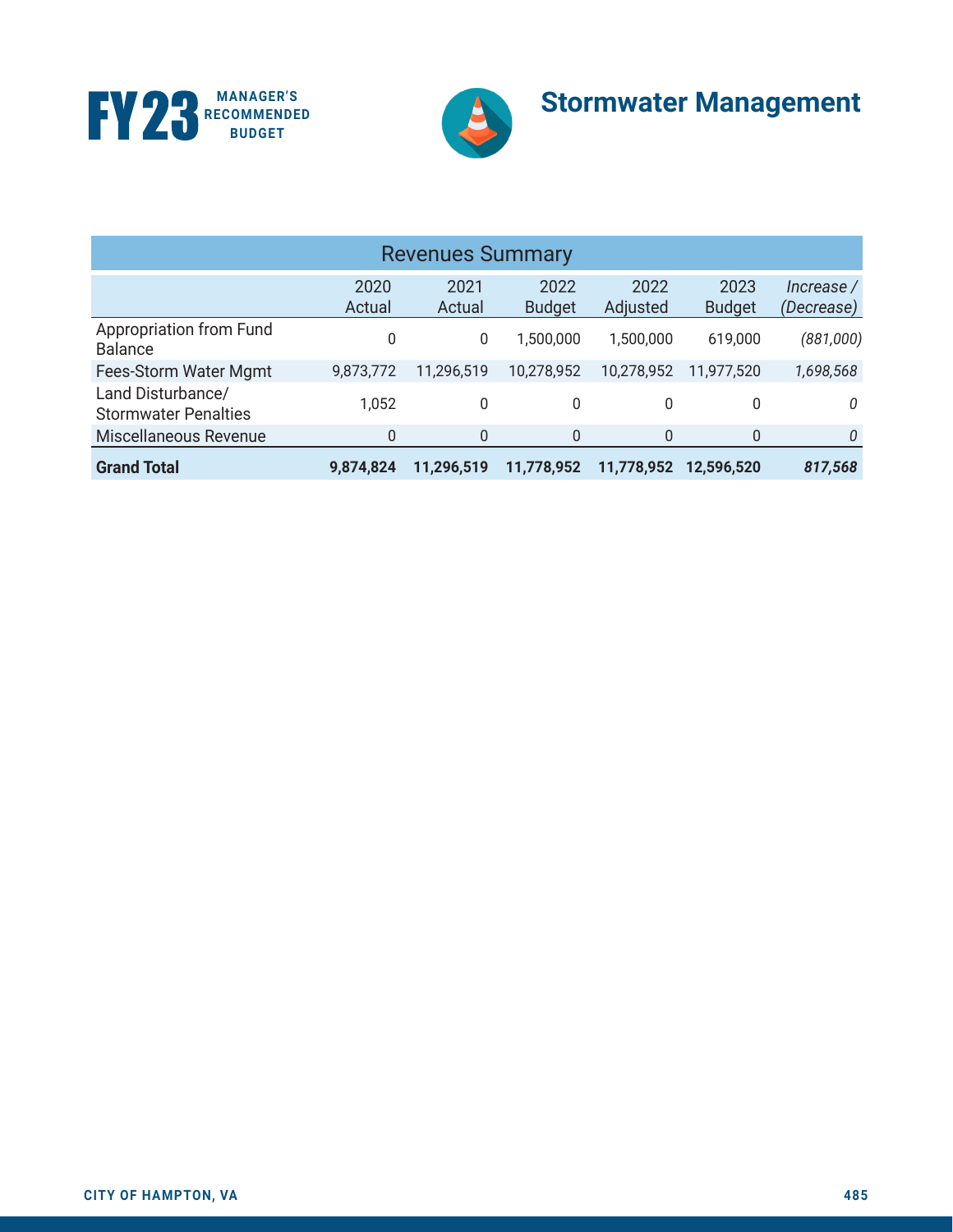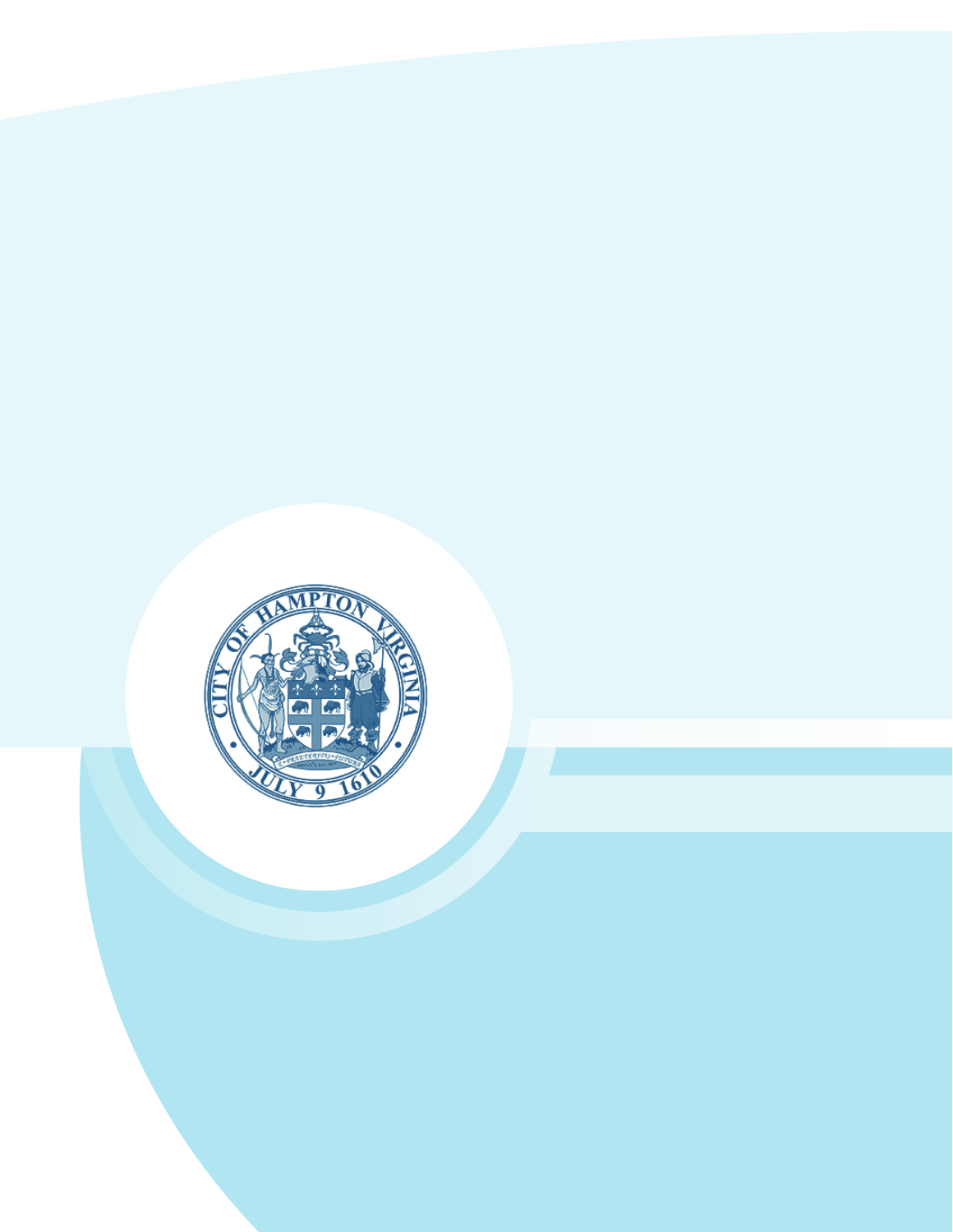



## Mission

The mission of Wastewater Management is to maintain, repair, and operate the sanitary sewer system and continues in its effort to extend the system to newly developing areas as well as non-sewered properties in the city. Sewage from businesses and residential properties is collected and delivered to the Hampton Roads Sanitation District for treatment. Revenue for this Fund comes from sewer user fees and new tap fees that are collected for connections to the system.



| <b>Grand Total</b>        | 7,978,144 |           | 8,422,986 14,619,472 14,619,472 14,620,015 |            |               | 543        |
|---------------------------|-----------|-----------|--------------------------------------------|------------|---------------|------------|
| Capital Outlay            | 1,880,840 | 1,615,155 | 544,000                                    | 544.000    | 329,000       | (215,000)  |
| <b>Operating Expenses</b> | 3,797,398 | 4,643,097 | 11,190,050                                 | 11,190,050 | 11.037.959    | (152,091)  |
| <b>Personnel Services</b> | 2,299,906 | 2,164,734 | 2,885,422                                  | 2.885.422  | 3.253.056     | 367,634    |
|                           | Actual    | Actual    | <b>Budget</b>                              | Adjusted   | <b>Budget</b> | (Decrease) |
|                           | 2020      | 2021      | 2022                                       | 2022       | 2023          | Increase/  |

|                      |                |                |                       | Permanent Full-Time (PFT) Staffing History |                       |                          |
|----------------------|----------------|----------------|-----------------------|--------------------------------------------|-----------------------|--------------------------|
|                      | 2020<br>Actual | 2021<br>Actual | 2022<br><b>Budget</b> | 2022<br>Adjusted                           | 2023<br><b>Budget</b> | Increase /<br>(Decrease) |
| <b>PFT Positions</b> | 69.0           | 69.0           | 69.0                  | 69.0                                       | 69.0                  | 0.0                      |

### *Budget Note*

The FY23 Budget number includes funding for the proposed compensation package and associated fringe benefit costs. The decrease in operating expenses is due to a decrease in other professional services and other operating supplies. The decrease in capital outlay is due to deferring the purchase of new equipment/vehicles in FY23.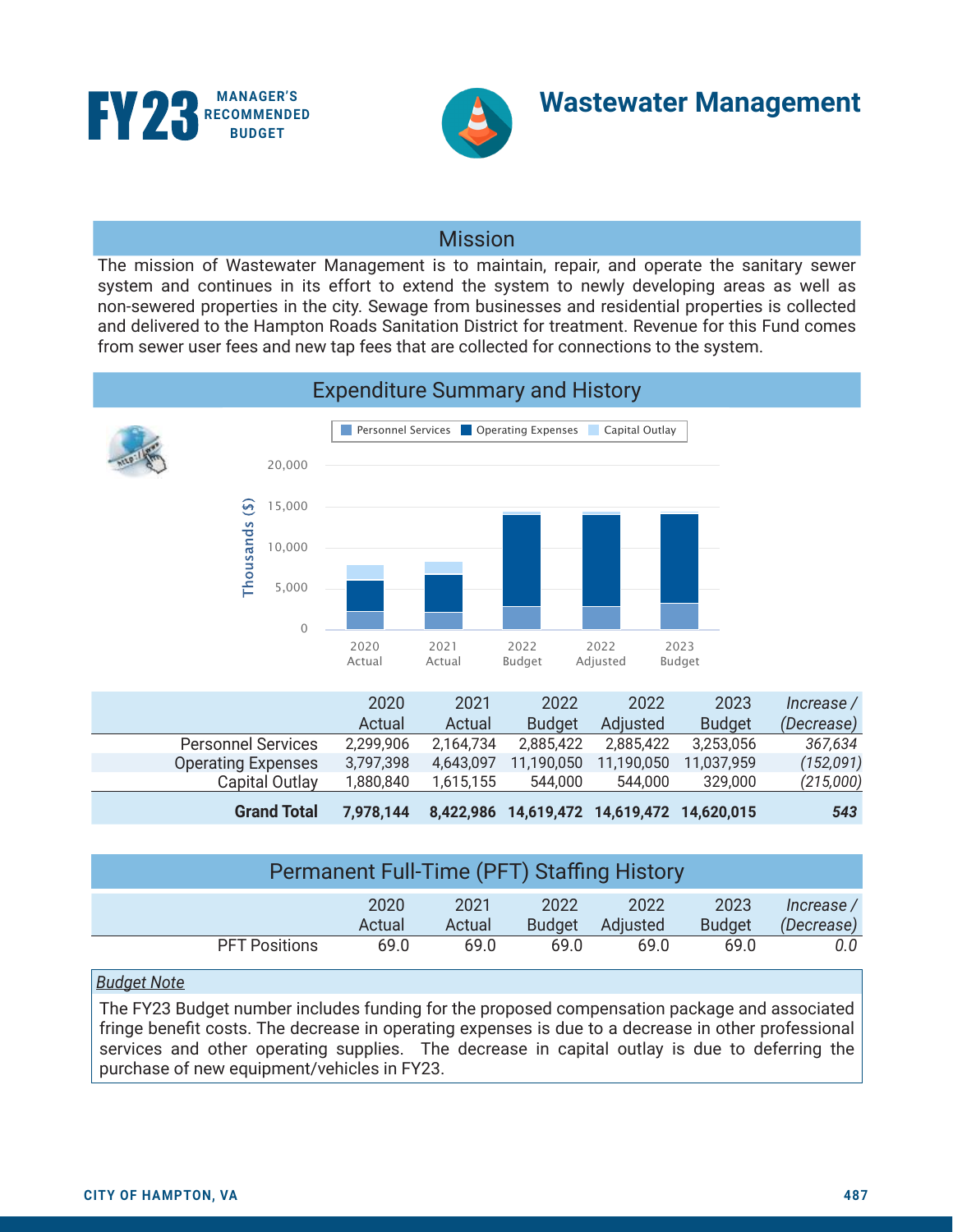



## 2023 PFT Positions

| <b>Position</b>                | # of PFT | <b>Position</b>                      | # of PFT |
|--------------------------------|----------|--------------------------------------|----------|
| Admin Services Manager         | 2        | <b>Pump Station Technician</b>       | 5        |
| Chief Pump Mechanic            | 4        | Pw Training Coordinator              |          |
| Civil Engineer-senior          |          | System Performance Manager           |          |
| Equip Oper II                  | 3        | <b>Technology Support Specialist</b> |          |
| Equip Oper III                 | 2        | Utility Locator Technician           | 2        |
| Equip Oper IV                  | 2        | Wastewater Collec Team Leader        | 2        |
| Equip Oper V                   | 2        | Wastewater Line Technician           | 8        |
| <b>Financial Analyst</b>       |          | Wastewater Superintendent            |          |
| <b>Fog Control Coordinator</b> |          | <b>Wastewater Team Leader</b>        | 3        |
| <b>Gis Specialist</b>          |          | Wastewater Technician Trainee        | 11       |
| Infra Const Project Team Ldr   |          | Ww Infrastructure Inspector          |          |
| Office Specialist-senior       |          | Ww Inspection And Repair Tech        | 6        |
| <b>Operations Manager</b>      |          | Ww Pump Station Manager              |          |
| <b>Pump Station Mechanic</b>   | 4        |                                      |          |
| <b>Grand Total:</b>            | 69       |                                      |          |

| <b>Performance Indicators</b>                        |             |                       |                       |                         |                       |  |  |  |
|------------------------------------------------------|-------------|-----------------------|-----------------------|-------------------------|-----------------------|--|--|--|
| <b>Indicator</b>                                     | <b>Type</b> | 2020<br><b>Actual</b> | 2021<br><b>Actual</b> | 2022<br><b>Estimate</b> | 2023<br><b>Target</b> |  |  |  |
| % of All Calls responded to within 3 Hours           | Efficiency  | 100%                  | 100%                  | 100%                    | 100%                  |  |  |  |
| # of Stoppage Calls                                  | Outcome     | 4 0 0 0               | 3 3 4 1               | 4 0 0 0                 | 4 0 0 0               |  |  |  |
| # of Overflows                                       | Output      | 12                    | 22                    | 12                      | 12                    |  |  |  |
| Feet of Sewer Line - Root Cleaned (LF)               | Output      | 30,000                | 31,425                | 30,000                  | 30,000                |  |  |  |
| Feet of Sewer Line Cleaned (LF)                      | Output      | 300,000               | 340,015               | 300,000                 | 350,000               |  |  |  |
| Feet of Sewer System Televised<br>(Inspections) (LF) | Output      | 250,000               | 213,859               | 250,000                 | 250,000               |  |  |  |
| # of Grease Trap Inspections                         | Output      | 225                   | 52                    | 225                     | 225                   |  |  |  |
| # of Completed Service Connection<br>Requests        | Output      | 31                    | 39                    | 31                      | 31                    |  |  |  |
| # of Pump Station Rehab.                             | Output      | 4                     | 12                    | $\overline{4}$          | $\overline{4}$        |  |  |  |
| # of Sewer Connection Requests                       | Output      | 31                    | 88                    | 31                      | 44                    |  |  |  |
| # of Rehab of Pipes and Manholes (LF, VF)            | Output      | 5,950                 | 6,051                 | 6,000                   | 6,100                 |  |  |  |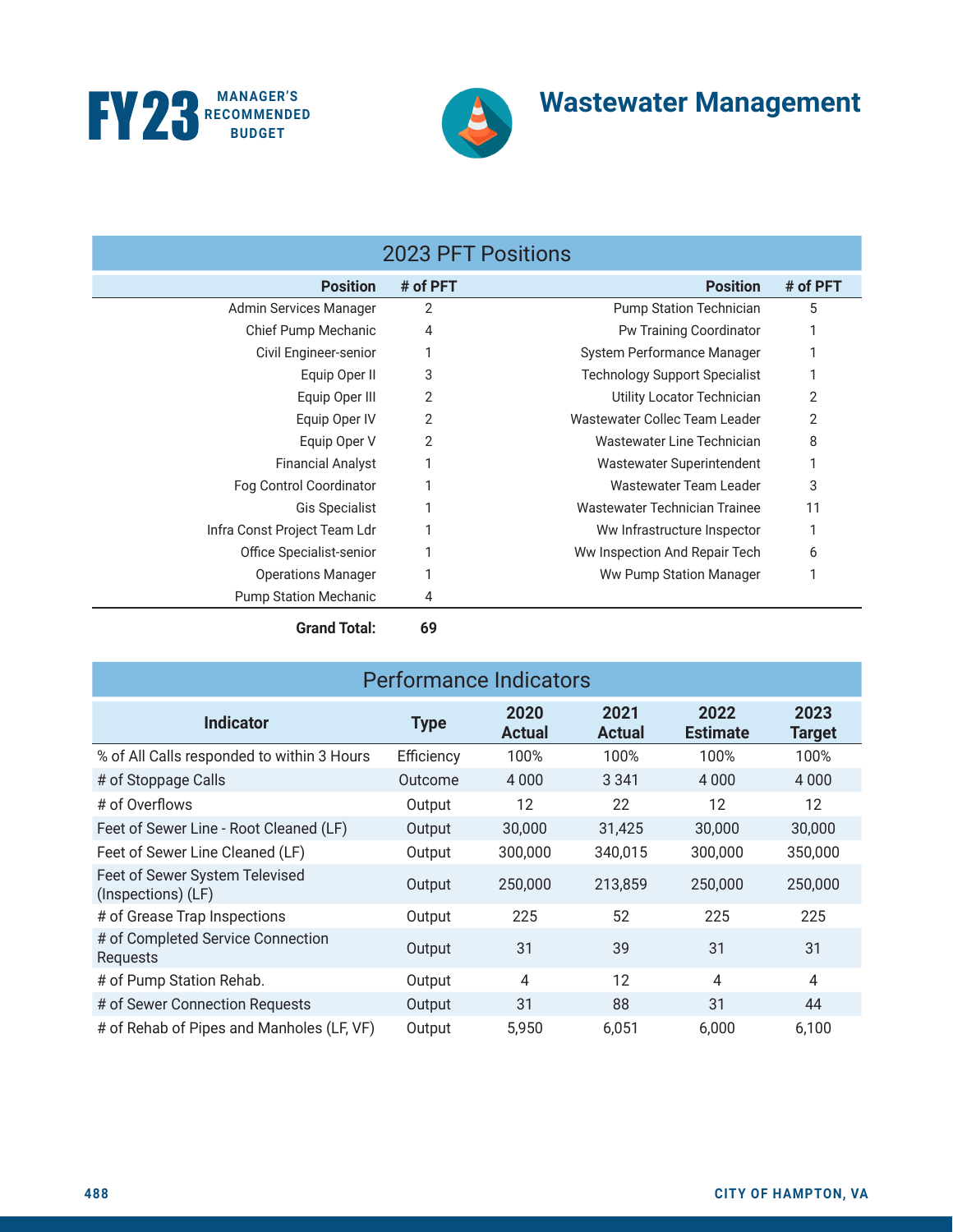





### **Leadership & Management \$744,644**

Provide efficient and dependable wastewater collection and conveyance services to citizens with a commitment of outstanding customer service. Plan, direct and administer all functions and activities of the division. Implement policies and procedures that ensure the safety of employees and the citizens of Hampton.

#### **Maintain / Repair Sewer Lines \$2,676,700**

Maintain and repair over 482 miles of sewer line and 10,000+ manholes throughout the city's aging infrastructure in order to eliminate overflows.

#### **Management/Support/GIS \$1,727,503**

Provide administrative, managerial and general business support for procurement, budgeting and financial tracking to ensure an environment of fiscal responsibility and adherence to city policies. Provide technical services in the form of logistical support, database management, mapping and design, surveying and engineering to ensure a safe and productive operation while maintaining a database that captures current infrastructure assets to meet governmental reporting requirements. Develop and implement new business practices.

#### **Respond to Sewer Call \$555,493**

Provide sewer stoppage and emergency response service 24-hours a day, 365-days a year. Service calls include sewer stoppages and overflows, structure failures and other related service calls within the Department of Public Works.

### **Sewer Pump Stations \$4,871,215**

Monitor, service, maintain, repair and rehabilitate 103 pump stations within the city. These stations consist of pumps, valves, piping, buildings, grounds, electrical panels/controls, alarm systems and telemetry equipment. By Consent Order, Wastewater must ensure that each station can handle capacity requirements without overflow during normal operating and wet-weather/ emergency events.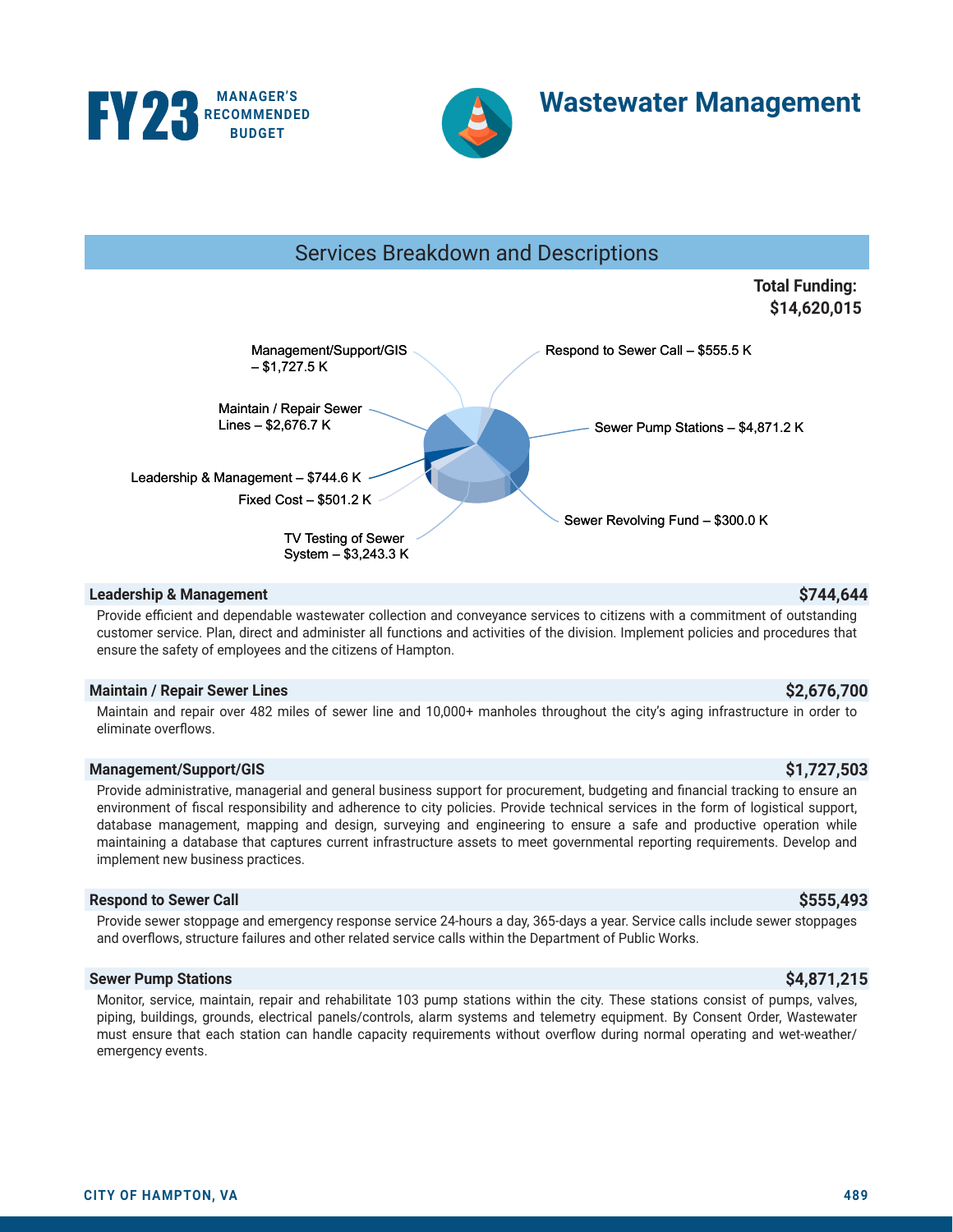## **Sewer Revolving Fund \$300,000**

Provide sanitary sewer service to non-sewered properties throughout the city. The sewer extension program eliminates septic systems in order to reduce negative environmental impact, establishes sewer service to properties for future development and enhances property values.

### **TV Testing of Sewer System \$3,243,306**

Provide an overall view of the wastewater infrastructure through the use of computer-controlled, data-capturing cameras. The data collected is used to evaluate the sewer system in order to prioritize rehabilitation and repairs for manholes, main lines, laterals and sewer pumping station wet wells.

### **Fixed Cost \$501,154**

This service accounts for various fixed costs for the department, including auto/fleet, IT, and risk management costs.





# **Wastewater Management**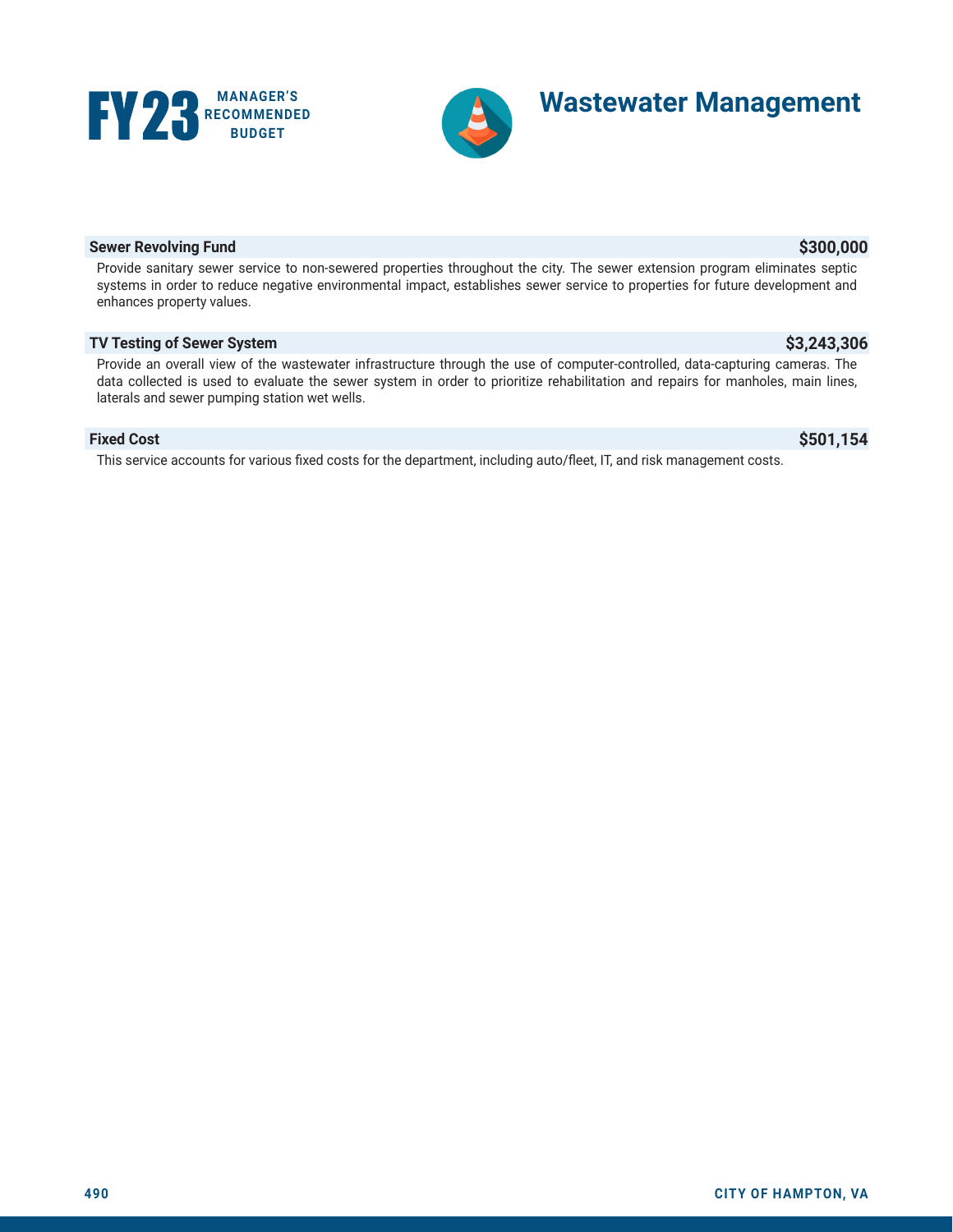



| <b>Revenues Summary</b>                          |                |                |                       |                  |                       |                         |  |  |
|--------------------------------------------------|----------------|----------------|-----------------------|------------------|-----------------------|-------------------------|--|--|
|                                                  | 2020<br>Actual | 2021<br>Actual | 2022<br><b>Budget</b> | 2022<br>Adjusted | 2023<br><b>Budget</b> | Increase/<br>(Decrease) |  |  |
| <b>Appropriation from Fund</b><br><b>Balance</b> | 0              | 0              | 3,000,000             | 3,000,000        | 3,000,000             | 0                       |  |  |
| <b>Fees-Sewer Connection</b>                     | 372,725        | 269,629        | 300,000               | 300,000          | 300,000               | $\theta$                |  |  |
| <b>Fees-Sewer Usage</b>                          | 5,843,247      | 5,778,525      | 7,450,271             | 7,450,271        | 6,254,152             | (1, 196, 119)           |  |  |
| Fees-Sewer Usage<br>Surcharg                     | 2,654,147      | 2,625,539      | 3,869,201             | 3,869,201        | 5,065,863             | 1,196,662               |  |  |
| Gain on Sale of P,P&E                            | $\mathbf{0}$   | $\mathbf{0}$   | 0                     | 0                | 0                     | 0                       |  |  |
| Interest-Other                                   | $\mathbf{0}$   | $\mathbf{0}$   | $\mathbf{0}$          | $\overline{0}$   | 0                     | 0                       |  |  |
| Miscellaneous Revenue                            | 1,187          | 659            | 0                     | $\Omega$         | $\mathbf 0$           | 0                       |  |  |
| Sale of Property                                 | 0              | 3,057          | 0                     | 0                | $\mathbf 0$           | 0                       |  |  |
| <b>Grand Total</b>                               | 8,871,306      | 8,677,408      | 14,619,472            | 14,619,472       | 14,620,015            | 543                     |  |  |